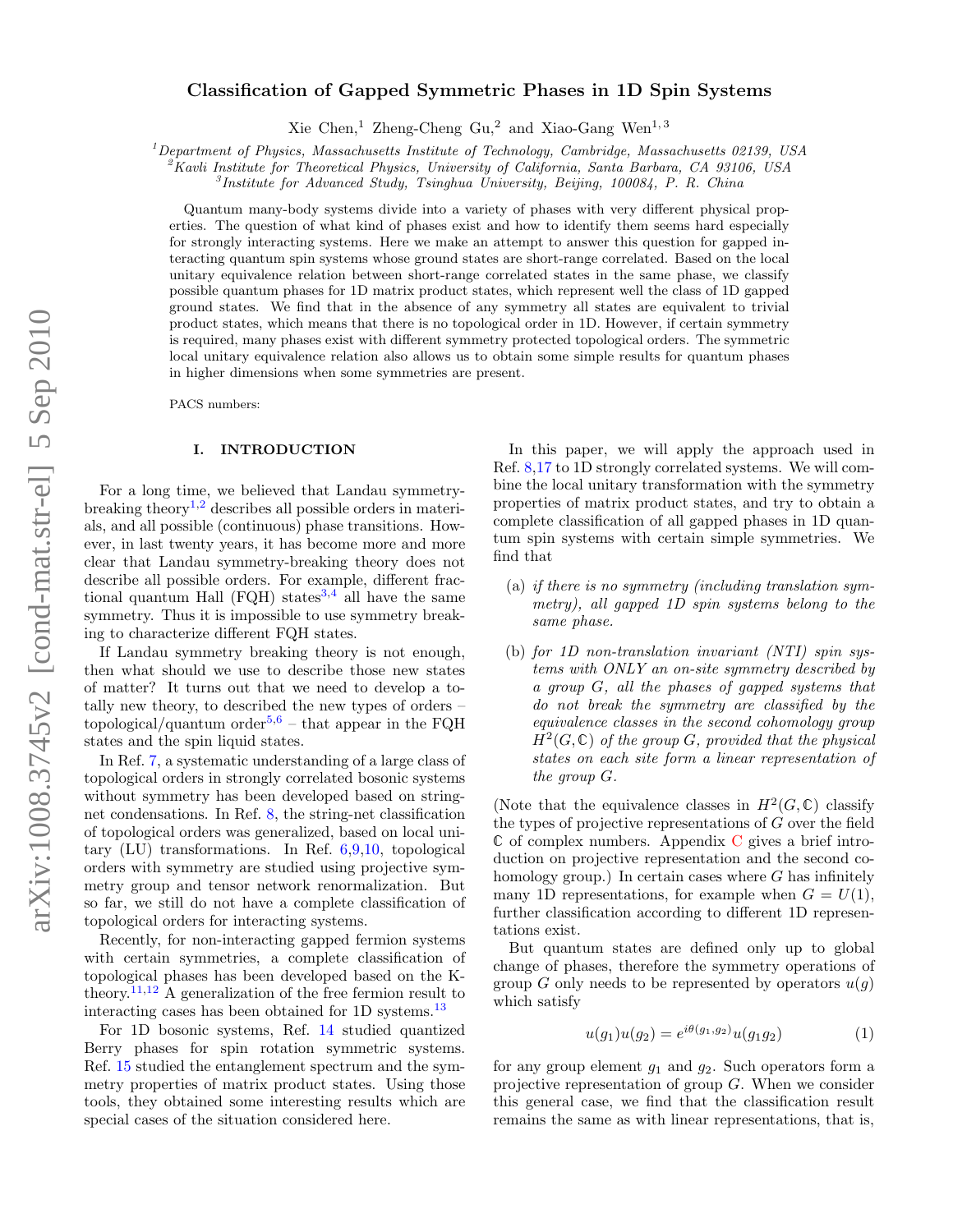(c) for 1D non-translation invariant (NTI) spin systems with ONLY an on-site symmetry described by a group G, all the phases of gapped systems that do not break the symmetry are classified by the equivalence classes in the second cohomology group  $H<sup>2</sup>(G,\mathbb{C})$  of the group G, provided that the physical states on each site form a projective representation of the group G.

In certain cases where  $G$  has infinitely many 1D representations, further classification according to different 1D representations exist.

Applying these general results to specific cases allows us to reach the following conclusions: First, result (a) means that there is no non-trivial topological order in 1D systems without any symmetry; Using result (b), we find that NTI integer-spin chain with only on-site  $SO(3)$  spin rotation symmetry can have two and only two different phases that do not break the  $SO(3)$  symmetry. Result (c) implies that NTI half-integer-spin chain with only onsite  $SO(3)$  spin rotation symmetry (which is represented projectively) also have two and only two gapped phase that does not break the  $SO(3)$  symmetry; We note the cyclic  $\mathbb{Z}_n$  group has no non-trivial projective representations, thus NTI spin chain with only on-site  $\mathbb{Z}_n$  symmetry can have one and only one gapped phase that does not break the  $\mathbb{Z}_n$  symmetry; The  $U(1)$  symmetry group has no non-trivial projective representation either, however, due to the special structure of the group of 1D representations of  $U(1)$ , NTI spin chain with only on-site  $U(1)$ symmetry can have three and only three gapped phase that does not break the  $U(1)$  symmetry.

We also considered systems with translation invariance (TI) and correspondingly many results have been obtained.

- (a) if there is no other symmetry, all gapped TI systems belong to the same phase. (This has been discussed as the generic case in Ref. [17\)](#page-19-15).
- (b) for 1D spin systems with ONLY translation symmetry and an on-site symmetry described by a group G, all the phases of gapped systems that do not break the two symmetries are labeled by the equivalence classes in the second cohomology group  $H<sup>2</sup>(G,\mathbb{C})$  of the group G and different 1D representations  $\alpha(G)$  of G, provided that the physical states on each site form a linear representation of the group G.

Similar to the NTI case, we should consider projective representations of  $G$  at each site. However, we find that,

(c) there is no translation invariant gapped ground state symmetric under on-site symmetry of group G which is represented projectively on the state space at each site.

In particular, we can show that the  $SO(3)$  spin rotation symmetric integer spin chain has two different

gapped TI phases: $18-20$  $18-20$  the spin-0 trivial phase and the Haldane phase<sup>[21](#page-19-18)</sup>, while translation invariant  $SO(3)$  symmetric half-integer spin chain must either be gapless or have degeneracy in ground space due to broken discrete symmetries<sup>[22](#page-20-0)[,23](#page-20-1)</sup>. On the other hand, the  $SU(2)$  symmetric spin chains where on-site degrees of freedom contain both integer-spin and half-integer-spin representations have only one gapped TI phase. We also show that the spin chain with only translation and parity symmetry (defined as exchange of sites together with an on-site  $Z_2$ ) operation) has four different gapped TI phases. $18-20$  $18-20$ 

For systems with time reversal symmetry, we find that NTI time reversal symmetric systems belong to two phases while TI time reversal symmetric phases on integer spin systems have two phases and those on halfinteger spin systems are either gapless or have degeneracy in ground space.

The paper is organized as follows: section [II](#page-1-0) gives a detailed definition of gapped quantum phases and explains how that gives rise to an equivalence relation between gapped ground states within the same phase; section [III](#page-2-0) shows that short-range correlated matrix product states represents faithfully 1D gapped ground states and hence will be our object of study; section [IV](#page-4-0) discusses the situation where no symmetry is required and found no topological order in  $1D$ ; section [V](#page-5-0) gives the classification of phases for 1D systems with certain symmetries, for example on-site symmetry and time reversal symmetry. It classifies phases in translational invariant systems, and furthermore in systems where translational invariance is present together with other symmetries such as on-site symmetry, parity symmetry and time reversal symmetry; section [VI](#page-12-0) generalizes some simple 1D results to higher dimensions; finally in section [VII](#page-13-0) we summarize our results and conclude this paper.

### <span id="page-1-0"></span>II. DEFINITION OF QUANTUM PHASES

To obtain the above stated results, we need to first briefly discuss the definition of quantum phases. A more detailed discussion can be found in Ref. [8.](#page-19-7) Quantum phase describes an equivalence relation between quantum systems. Systems we consider live on a *n*-dimensional lattice and interactions are local (with finite range). A gapped quantum phase is usually defined as a class of gapped Hamiltonians which can smoothly deform into each other without closing gap and hence without any singularity in the local properties of ground state. Such an equivalence relation between Hamiltonians can be reinterpreted as an equivalence relation between ground states, as discussed in Ref. [8,](#page-19-7)[17:](#page-19-15) Two gapped ground states belong to the same phase if and only if they are related by a local unitary (LU) transformation.<sup>[51](#page-20-2)</sup> As LU transformations can change local entanglement structure but not the global one, states in the same phase have the same long range entanglement (LRE) and hence the same topological order.<sup>[5](#page-19-4)[,24](#page-20-3)</sup> States equivalent to product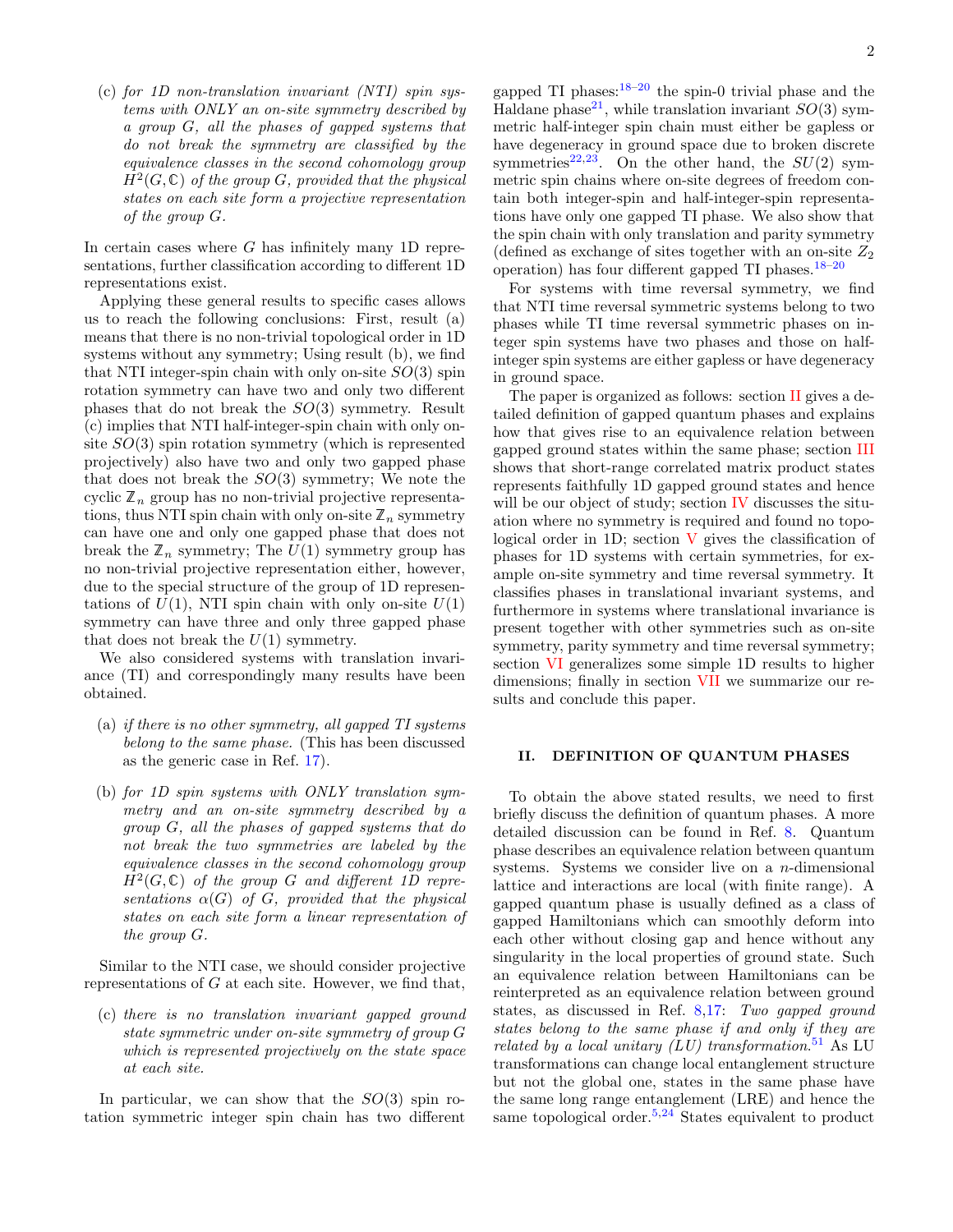states have only short range entanglement (SRE) and hence trivial topological order. All the states with short range entanglement belong to the same phase while states with long range entanglement can belong to the different phases. These considerations lead to the phase diagram as illustrated in Fig.  $1(a)$  $1(a)$ , for the class of systems without any symmetry requirement.

A LU transformation  $U$  can either take the form of finite time evolution with a local Hamiltonian

$$
U = \mathcal{T}[e^{-i\int_0^1 dg \tilde{H}(g)}]
$$
 (2)

where  $\mathcal T$  denotes time ordered integral and  $\tilde H(g)$  is a sum of local Hermitian terms. Or U can take the form of a constant depth quantum circuit

$$
U = \prod_{i_1} U_{i_1}^{(1)} \cdots \prod_{i_R} U_{i_R}^{(R)} \tag{3}
$$

which is composed of R layers of unitaries and the  $U_{i_k}^{(k)}$ 's within each layer  $k$  are local and commute with each other.[8](#page-19-7) These two forms of LU transformations are equivalent to each other and we will mainly take the quantum circuit form for the discussion in this paper (the time evolution form is used for discussion of translation invariant systems). More generally, we will consider equivalence relation between states defined on different Hilbert spaces and hence we allow a broader notion of unitarity (which is called generalized LU transformation in Ref. [8](#page-19-7) and corresponds to the disentanglers and isometries in  $MERA^{25}$  $MERA^{25}$  $MERA^{25}$ ). Each LU operation  $U_{i_k}^{(k)}$  we consider in the quantum circuit will act unitarily on the support space of the reduced density matrix of the region with  $(U_{i_k}^{(k)})^{\dagger}U_{i_k}^{(k)} = I$  of the original Hilbert space and  $U_{i_k}^{(k)} (U_{i_k}^{(k)})^{\dagger} = I$  of the support space of reduced density matrix. While the total Hilbert space might change under such an operation, the entanglement structure of the state remains intact and hence the state remains in the same phase with the same topological order.

If the class of systems under consideration have further symmetry constraints, two Hamiltonians are in the same phase if they can be connected by a smooth path that stays within this symmetric region. Correspondingly, the equivalence relation between gapped ground states of the same phase needs to be modified:<sup>[8](#page-19-7)</sup> If the class of systems have certain symmetry, two gapped ground states belong to the same phase if and only if they are related by a LU transformation which does not break the symmetry. Such an restricted equivalence relation leads to a phase diagram with more structure, as shown in Fig. [1\(](#page-2-1)b). First not all short range entangled states belong to the same phase. short range entangled states with different symmetry breaking will belong to different phases. Those symmetry breaking phases with short range entanglement (SB-SRE) are well described by Landau's sym-metry breaking theory<sup>[1,](#page-19-0)[26](#page-20-5)</sup>.

Can all phases with short range entanglement be described by symmetry breaking? Landau's symmetry



*g 1*  $\mathcal{E}_2$ <sup> $\leftarrow$ </sup> SRE  $LRE1$  LRE 2 SY−SRE 1 SB−LRE 1 SB−LRE 2 SY−SRE 2 SB−LRE 3  $SY$ –LRE 1 SY–LRE 2 SY–LRE 3 *1* (a)  $g_1$  (b)  $g_2$ 

*2 g*

<span id="page-2-2"></span><span id="page-2-1"></span>FIG. 1: (Color online) (a) The possible phases for class of Hamiltonians  $H(g_1, g_2)$  without any symmetry restriction. (b) The possible phases for class of Hamiltonians  $H_{\text{symm}}(g_1, g_2)$  with some symmetries. The shaded regions in (a) and (b) represent the phases with short range entanglement.

breaking theory suggest that states with the same symmetry always belong to the same phase, which implies that all phases with short range entanglement are described by symmetry breaking. However, this result turns out to be not quite correct. States which do not break any symmetry can still belong to different phases as well.<sup>[6](#page-19-5)</sup> We will refer to the order in symmetric short range entanglement (SY-SRE) states as symmetry pro-tected topological order<sup>[19](#page-19-19)</sup>. For example, in the presence of parity symmetry, the Haldane phase and the  $S^z = 0$ phase of spin-1 chain belong to two different phases even though both phases have short range entanglement and do not break the parity symmetry. Also, in the presence of time-reversal symmetry, the topological insulators and the band insulators belong to two different phases. Again both phases have short range entanglement.

For systems with long range entanglement, the phase diagram similarly divides into symmetry breaking (SB-LRE) and symmetric (SY-LRE) phases. The charge 4e superconducting states<sup>[27](#page-20-6)</sup> and the symmetric  $\mathbb{Z}_2$ states $\frac{6,28}{8}$  $\frac{6,28}{8}$  $\frac{6,28}{8}$  $\frac{6,28}{8}$  are examples of the SB-LRE phases and the SY-LRE phases respectively.

## <span id="page-2-0"></span>III. 1D GAPPED SPIN SYSTEMS AND MATRIX PRODUCT STATES

Having defined the universality classes of phases as the equivalence classes of states under (symmetric) local unitary transformations, we would then like to know which phases exist, or in other words, to classify all possible phases in strongly correlated systems. Some partial classifications have been discussed for strongly correlated sys-tems through string-net states,<sup>[7](#page-19-6)</sup> and for free fermion sys-tems with certain symmetries through K-theory.<sup>[11](#page-19-10)[,12](#page-19-11)</sup> In this paper, we would like to consider 1D gapped strongly correlated spin systems both with and without symmetry, and try to classify all such systems whose ground state does not break any symmetry. (In other words, the ground state has the same symmetry as the Hamiltonian.)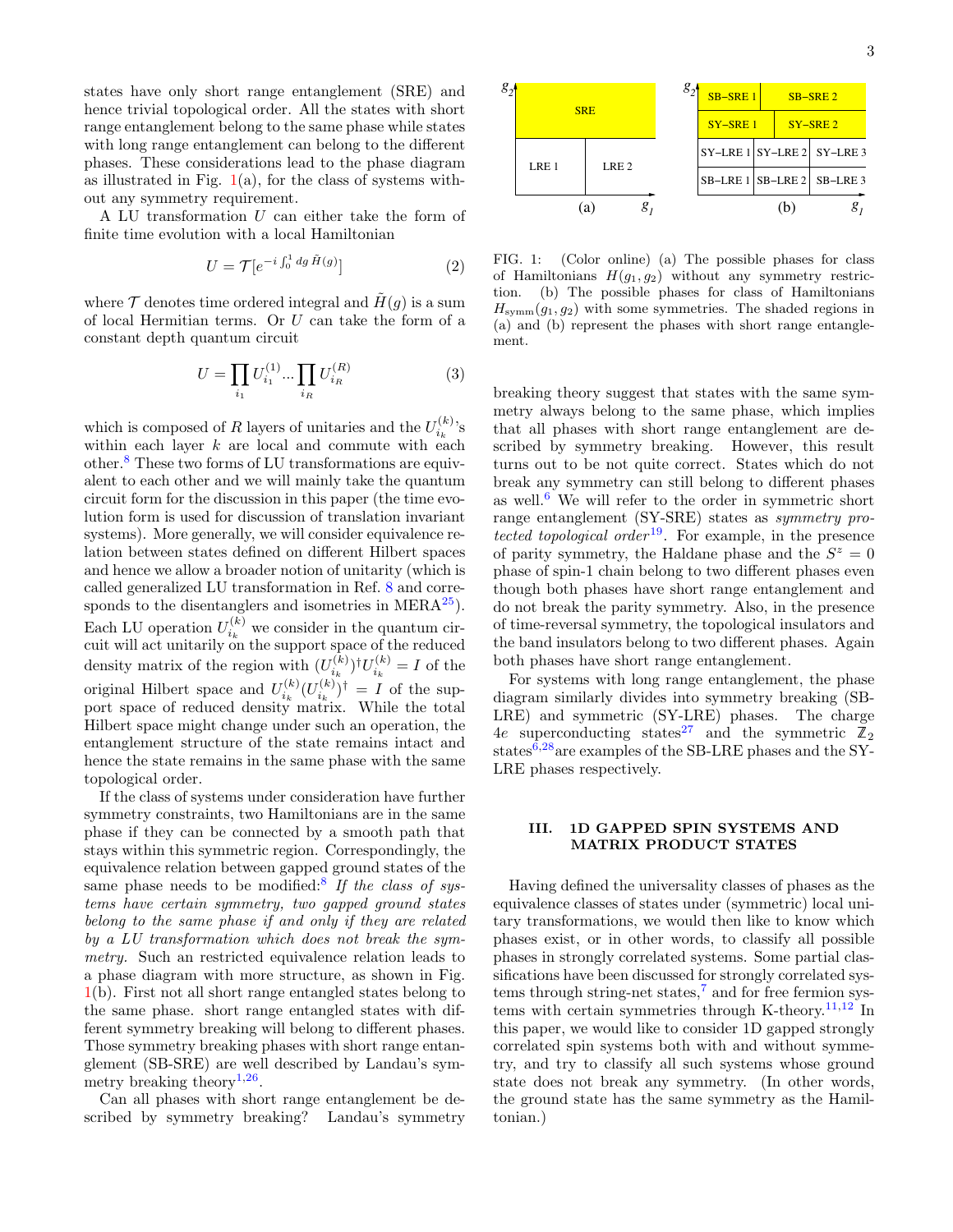Completely classifying strongly correlated spin systems seems to be a hard task as in general strongly interacting quantum many-body systems are very hard to solve. However, the recent insight about describing 1D gapped ground states of spin systems with matrix product state formalism[29](#page-20-8)[,30](#page-20-9) provides us with a handle to deal with this problem. A matrix product states (MPS) is expressed as

<span id="page-3-0"></span>
$$
|\phi\rangle = \sum_{i_1, i_2, \dots, i_N} \text{Tr}(A_{i_1}^{[1]} A_{i_2}^{[2]} ... A_{i_N}^{[N]}) | i_1 i_2 ... i_N \rangle \tag{4}
$$

where  $i_k = 1...d$  with d being the physical dimension of a spin at each site,  $A_{i_k}^{[k]}$ 's are  $D \times D$  matrices on site k with D being the inner dimension of the MPS. It has been shown that matrix product states capture the essential features of 1D gapped ground state, for example an en-tanglement area law<sup>[31](#page-20-10)</sup> and finite correlation length<sup>[32,](#page-20-11)[33](#page-20-12)</sup>, and provide an efficient description of such states $34$ . On the other hand, generic matrix product states satisfying a condition called 'injectivity' are all gapped ground states of local Hamiltonians $29,30$  $29,30$ . Therefore, studying this class of MPS will enable us to give a full classification of 1D gapped spin systems.

Now the question of what phases exist in 1D gapped spin systems can be restated as what equivalence classes of matrix product states exist under LU transformations. Ref. [17](#page-19-15) gave a specific way to apply such LU transformations, which realizes a renormalization group transformation on MPS that removes local entanglement and takes the states to a simple fixed point form. A partial classification of MPS is also given in Ref. [17.](#page-19-15) In the following we will use this procedure to classify gapped phases of 1D spin system, in particular the 1D systems with various symmetries. We see that the possible phases in 1D strongly correlated systems depend on the symmetry of the class of systems.

First we will briefly review how the renormalization group transformation<sup>[17](#page-19-15)</sup> is done. For the identification and optimal removal of local entanglement, a particularly useful mathematical construction is the double tensor  $\mathbb{E}^{[k]}_{\alpha\gamma,\beta\chi} = \sum_i A^{[k]}_{i,\alpha\beta} \times (A^{[k]}_{i,\gamma\chi})^*$  of the MPS.  $\mathbb{E}^{[k]}$  uniquely determines the state up to a local change of basis on each site $30,35$  $30,35$ , that is, if

$$
\mathbb{E}_{\alpha\gamma,\beta\chi}^{[k]} = \sum_{i} A_{i,\alpha\beta}^{[k]} \times (A_{i,\gamma\chi}^{[k]})^* = \sum_{i} B_{i,\alpha\beta}^{[k]} \times (B_{i,\gamma\chi}^{[k]})^*
$$
\n(5)

then  $A_{i,\alpha\beta}^{[k]}$  and  $B_{i,\alpha\beta}^{[k]}$  are related by a unitary transformation  $U^{[k]}$ :

$$
B_{i,\alpha\beta}^{[k]} = \sum_{j} U_{ij}^{[k]} A_{j,\alpha\beta}^{[k]}.
$$
 (6)

Therefore, states described by  $A_i^{[k]}$  and  $B_i^{[k]}$  have exactly the same entanglement structure, which is faithfully captured in  $\mathbb{E}^{[k]}$ . A proof of this fact can be found in Ref. [35.](#page-20-14) For clarity, we present the proof in appendix [A](#page-13-1) following the notation of this paper.

Local unitary operations on MPS can be applied through manipulation of  $\mathbb{E}^{[k]}$ . Treat  $\mathbb{E}^{[k]}$  as a  $D^2 \times D^2$  matrix with row index  $\alpha\gamma$  and column index  $\beta\chi$ . To apply a unitary operation on  $n$  consecutive sites, we combine the double tensor of the  $n$  sites together into

<span id="page-3-1"></span>
$$
\tilde{\mathbb{E}} = \mathbb{E}^{[1]}\mathbb{E}^{[2]}...\mathbb{E}^{[n]} \tag{7}
$$

and then decompose  $\tilde{\mathbb{E}}$  into a set of matrices  $\tilde{A}_{\tilde{i}}$  's

$$
\tilde{\mathbb{E}}_{\alpha\gamma,\beta\chi} = \sum_{\tilde{i}} \tilde{A}_{\tilde{i},\alpha\beta} \times \tilde{A}_{\tilde{i},\gamma\chi}^*.
$$
 (8)

Note  $\tilde{A}_{\tilde{i},\alpha\beta}$  is determined up to a unitary transformation on  $\tilde{i}$ . The index  $\tilde{i}$  of  $\tilde{A}_{\tilde{i},\alpha\beta}$ , up to an unitary transformation, can be viewed as the combination of  $i_1, i_2, ..., i_n$ , the indices of  $A_{i_1,\alpha\beta}^{[1]}$ ,  $A_{i_2,\alpha\beta}^{[2]}$ , ...  $A_{i_n,\alpha\beta}^{[n]}$ . Going from original indices  $i_1, i_2, ..., i_n$  to the effective index  $\tilde{i}$  corresponds to applying a unitary operation on the *n*-block and  $\tilde{A}_{\tilde{i}}$ describes the new state after operation.

The unitary operation can be chosen so that local entanglement is maximally removed.  $E$  contains all the information about the entanglement of the block with the rest of the system but not any detail of entanglement structure within the block. Hence we can determine from  $E$  the optimal way of decomposition into A which corresponds to the unitary operation that maximally removes local entanglement while preserving the global structure. To do so, think of  $\mathbb{E}_{\alpha\gamma,\beta\chi}$  as a matrix with row index  $\alpha\beta$  and column index  $\gamma\chi$ . It is easy to see that with such a recombination,  $\tilde{E}$  is a positive matrix and can be diagonalized

$$
\tilde{\mathbb{E}}_{\alpha\gamma,\beta\chi} = \sum_{\tilde{i}} \lambda_{\tilde{i}} V_{\tilde{i},\alpha\beta} V_{\tilde{i},\gamma\delta}^*,\tag{9}
$$

where we have kept only the non-zero eigenvalues  $\lambda_{\tilde{i}}$  and the corresponding eigenvectors  $V_{\tilde{i},\alpha\beta}$ . A is then given by

$$
\tilde{A}_{\tilde{i},\alpha\beta} = \sqrt{\lambda_i} V_{\tilde{i},\alpha\beta},\tag{10}
$$

which are the matrices representing the new state. In retaining only the non-zero eigenvalues, we have reduced the physical dimension within the block to only those necessary for describing the entanglement between this block and the rest of the system. Local entanglement within the block has been optimally removed.

Each renormalization step in the renormalization procedure hence works by grouping every  $n$  consecutive sites together and then applying the above transformation to map  $A^{[1]}$ ,  $A^{[2]}$ ,...,  $A^{[n]}$  to  $\tilde{A}$ . So one renormalization step maps the original matrices  $(A_{i_k}^{[k]})^{(0)}$  on each site to renormalized matrices  $(A_{i_k}^{[k]})^{(1)}$  on each block. Repeating this procedure for a finite number of times corresponds to applying a finite depth quantum circuit to the original state. If the matrices reaches a simple fixed point form  $(A_{i_k}^{[k]})^{(\infty)}$  (up to local unitaries), we can determine from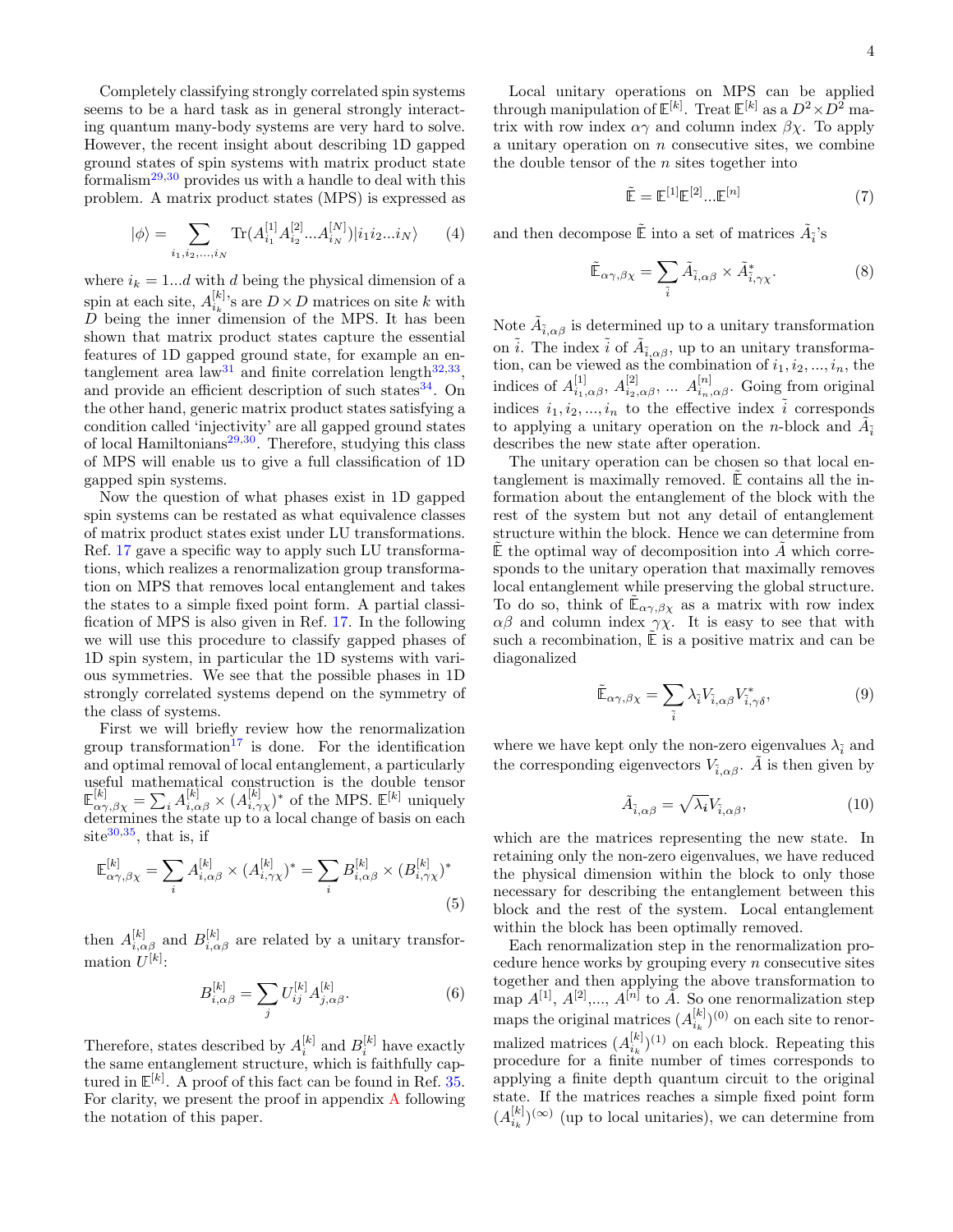it the universal properties of the phase which the original state belongs to.

Such a renormalization procedure hence provides a way to classify matrix product states under LU transformations by studying the fixed point  $(A_{i_k}^{[k]})^{(\infty)}$  that a state flows to. Two states are within the same phase if and only their corresponding fixed points states can be transformed into each other by (symmetric) LU transformations. In the following we will apply this method to study short-range correlated matrix product states which faithfully represent the class of 1D gapped ground states.

The short-range correlation is an extra constraint on the set of matrix product states that we will consider. Not all matrix product states describe gapped ground states of 1D spin systems. In particular, 1D gapped ground states all have finite correlation length<sup>[33](#page-20-12)</sup> for equal time correlators of any local operator, while matrix product states can be long-range correlated. The finite correlation length puts an extra constraint on MPS that the eigen-spectrum of E should have a non degenerate largest eigenvalue (set to be 1) (see appendix [B\)](#page-14-0).<sup>[29,](#page-20-8)[30](#page-20-9)</sup> Therefore, we will assume this property of  $E$  in our following discussion and corresponding MPS will be called short-range correlated (SRC) MPS.

This renormalization method is well suited for the study of systems without translational invariance, which we will discuss in detail. We will also make an attempt to study translational invariant systems with this method. While the full translational symmetry is reduced to block translational symmetry in the RG process, by studying the resulting equivalence classes for different values of block size  $n$ , we expect to obtain a more complete classification of translational invariant 1D systems. Indeed, the classification result is further confirmed by using a translational invariant LU transformation in the time evolution form to study equivalence between TI systems.

In the following sections, we will present our analysis and results for different cases. First we will consider the situation where no specific symmetry is required for the system.

## <span id="page-4-0"></span>IV. NO TOPOLOGICAL ORDER IN 1D

When no symmetry is required for the class of system, we want to know what kind of long range entanglement exists and hence classify topological orders in 1D gapped spin systems. We will show that

All gapped 1D spin systems belong to the same phase if there is no symmetry.

In other words, there is no topological order in 1D. This is similar to the generic case discussed in Ref. [17.](#page-19-15)

To obtain such a result, we use the fact that gapped 1D spin states $52$  are described by short-range correlated (SRC) matrix product states. Then one can show that all SRC matrix product states can be mapped to product states with LU transformations and hence there is no topological order in 1D.

Consider a generic system without any symmetry (including translation symmetry) whose gapped ground state is described as an MPS with matrices  $A_i^{[k]}$  that vary from site to site. Ref. [30](#page-20-9) gives a 'canonical form' for the matrices so that the double tensor  $\mathbb{E}^{[k]}_{\alpha\gamma,\beta\chi}$ , when treated as a matrix with row index  $\alpha\gamma$  and column index  $\beta \chi$ , has a left eigenvector  $\Lambda_{\alpha\gamma}^{[k]} = \lambda_{\alpha}^{[k]} \delta_{\alpha\gamma}$  and corresponding right eigenvector  $\Lambda_{\beta\chi}^{[k+1]} = \lambda_{\beta}^{[k+1]}$  $\delta_{\beta}^{[\kappa+1]} \delta_{\beta\chi}$ . Here  $\lambda$ 's are positive numbers and  $\sum_{\alpha} \lambda_{\alpha}^2 = 1$ .  $\delta_{\alpha\gamma} = 1$  when  $\alpha = \gamma$ and  $\delta_{\alpha\gamma} = 0$  otherwise.<sup>[53](#page-20-16)</sup> This eigenspace has the largest eigenvalue in  $\mathbb{E}^{[k]36}$  $\mathbb{E}^{[k]36}$  $\mathbb{E}^{[k]36}$  and is usually set to be 1. Note that the right eigenvector on site  $k$  is the same as the left eigenvector on site  $k+1$  and has norm 1, therefore when multiplying the double tensors together, this one dimensional eigenspace will always be of eigenvalue 1.

There could be other eigenvectors of eigenvalue 1 in  $\mathbb{E}^{[k]}$ . However, this will lead to an infinite correlation length<sup>[29](#page-20-8)[,30](#page-20-9)</sup> and hence not possible in 1D gapped state. Therefore, for short-range correlated MPS,  $E^{[k]}$  must have a non-degenerate largest eigenvalue 1. When multiplying the double tensors together, the remaining block of  $\mathbb{E}^{[k]}$  will decay exponentially with the number of sites. This consideration is essential for determining the fixed point of the renormalization procedure when applied to the MPS, as shown below.

Now we apply the renormalization procedure as discussed in the previous section to remove local entanglement from a general SRC MPS. Take block size  $n$ . The double tensor on the renormalized sites are given by  $(\mathbb{E}^{[K]})^{(1)} = \prod_{k \in K} (\mathbb{E}^{[k]})^{(0)},$  where k's are the *n* sites in block K. (E, again, is treated as a  $D^2 \times D^2$  matrix with row index  $\alpha\gamma$  and column index  $\beta\chi$ .)

After repeating the renormalization process a finite number of times,  $(\mathbb{E}^{[k]})^{(R)}$  will be arbitrarily close to a fixed point form  $(\mathbb{E}^{[k]})^{(\infty)}$  with non-degenerate eigenvalue 1 and  $(\mathbb{E}^{[k]})_{\alpha\gamma,\beta\chi}^{(\infty)} = \tilde{\Lambda}_{\alpha\gamma}^{[k]}\tilde{\Lambda}_{\beta\chi}^{[k+1]},$  where  $\tilde{\Lambda}_{\alpha\gamma}^{[K]} = \tilde{\lambda}_{\alpha}^{[k]}\delta_{\alpha\gamma}$  and  $\tilde{\Lambda}_{\beta\chi}^{[k+1]}=\tilde{\lambda}_{\beta}^{[k+1]}$  $\int_{\beta}^{\lbrack \kappa +1]} \delta _{\beta \chi}.$ 

Now we can decompose  $(\mathbb{E}^{[k]})^{(\infty)}$  into matrices to find the fixed point state. One set of matrices giving rise to this double tensor is given by

<span id="page-4-1"></span>
$$
(A_{i'i'r,\alpha\beta}^{[k]})^{(\infty)} = \sqrt{\tilde{\lambda}_{i'}^{[k]}} \delta_{i'\alpha} \cdot \sqrt{\tilde{\lambda}_{i'}^{[k+1]}} \delta_{i'r\beta} \qquad (11)
$$

 $i^l, i^r = 1...D$ . Here we use a pair of indices  $(i^l, i^r)$  to label the effective physical degrees of freedom on the renormalized site k, and  $(A_{ii}^{[k]}$  $\binom{[k]}{i^l, i^r}$  is a set of matrices that defines the fixed-point MPS. It is clear from the form of the matrices that at fixed point every site is composed of two virtual spins of dimension D. Every virtual spin is in an entangled pair with another virtual spin on the neighboring site  $|EP_{k,k+1}\rangle = \sum_{i=1}^{D} \tilde{\lambda}_i^{[k+1]} |i,i\rangle$  and the full manybody state is a product of these pairs. An illustration of this state is given in Fig. [2\(](#page-5-1)upper layer).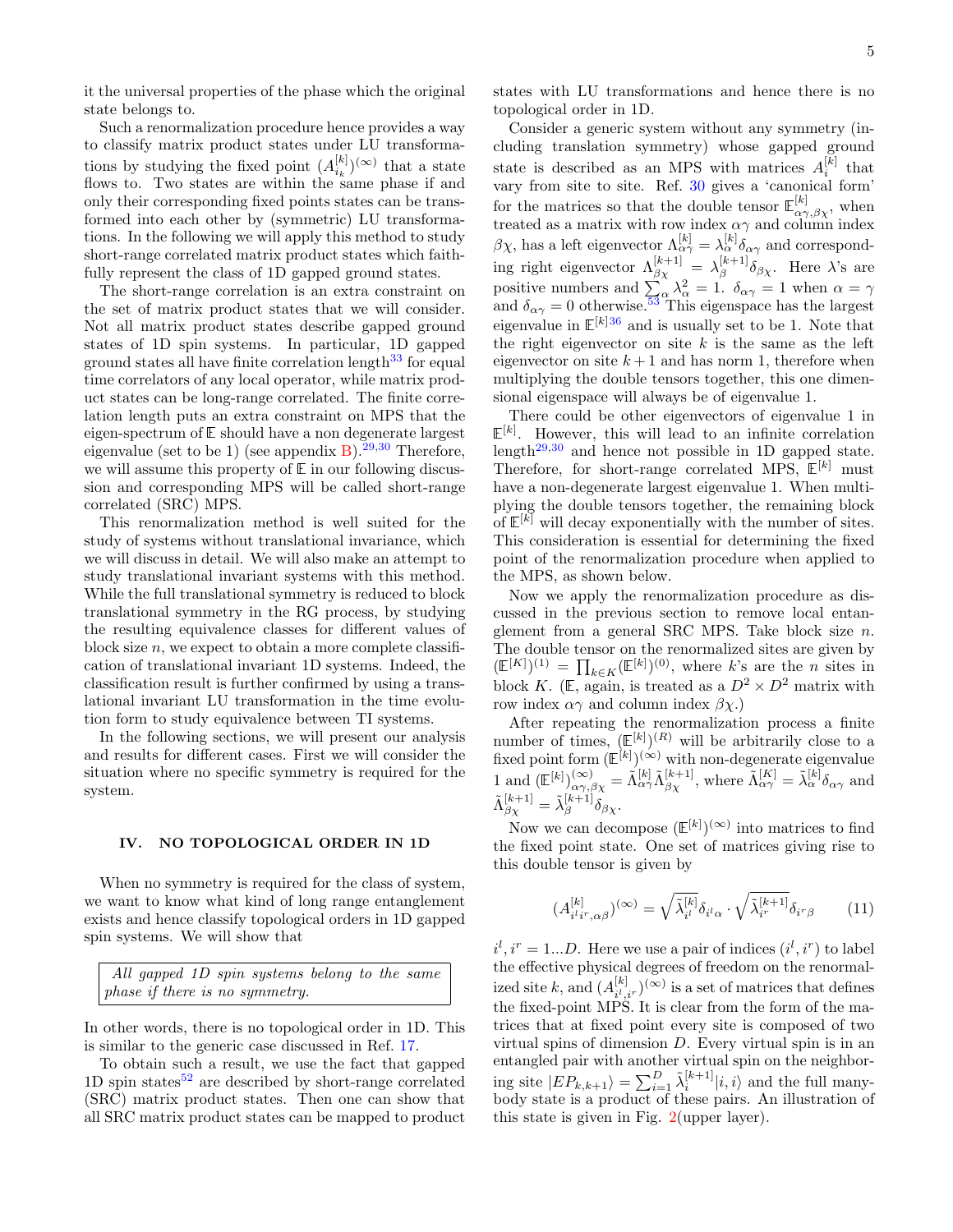

<span id="page-5-1"></span>FIG. 2: (Color online) Disentangling fixed point state (upper layer, product of entangled pairs) into direct product state (lower layer) with LU transformations.

Obviously we can further disentangle these pairs by applying one layer of local unitary transformations between every neighboring sites and map the state to a product state (Fig. [2,](#page-5-1) lower layer).

Therefore, through these steps we have shown that all SRC matrix product states can be mapped to product states with LU transformations and hence there is no topological order in 1D NTI system.

## <span id="page-5-0"></span>V. SYMMETRY PROTECTED TOPOLOGICAL ORDER IN 1D

If the class of systems under consideration has certain symmetry, the equivalence classes of states are defined in terms of LU transformations that do not break the symmetry. Therefore, when applying the renormalization procedure, we should carefully keep track of the symmetry and make sure that the resulting state has the same symmetry at each step. Due to such a constrain on local unitary equivalence, we will see that gapped ground states which do not break the symmetry of the system divide into different universality classes corresponding to different symmetry protected topological orders. We will first discuss the case of on-site symmetries in detail for non-translational invariant (NTI) systems, i.e., the system has only an on-site symmetry and no translation symmetry. Then we shall make an attempt to study translational invariant (TI) systems, with the possibility of having on-site symmetry or parity symmetry. Lastly, we shall consider the case of time reversal symmetry.

#### A. On-site Symmetry

A large class of systems are invariant under on-site symmetry transformations. For example, the Ising model is symmetric under the  $Z_2$  spin flip transformation and the Heisenberg model is symmetric under  $SO(3)$  spin rotation transformations. In this section, we will consider the general case where the system is symmetric under  $u^{(0)}(g) \otimes ... \otimes u^{(0)}(g)$  with  $u^{(0)}(g)$  being a unitary representation of a symmetry group  $G$  on each site. The representation can be linear or projective. That is, for any  $g_1, g_2 \in G$ ,

$$
u(g_1)u(g_2) = e^{i\theta(g_1,g_2)}u(g_1g_2)
$$
 (12)

where  $\theta(g_1, g_2) = 0$  in a linear representation and  $\theta(g_1, g_2)$  could take non-trivial value in a projective representation. A projective representation of a symmetry group is generally allowed in a quantum description of system because the factor  $e^{i\theta(g_1,g_2)}$  only changes the global phase of a quantum state but not any physically measurable quantity. Therefore, in our classification, we will consider not only the case of linear representation, but also in general projective representations.

The on-site symmetry is the only symmetry required for the class of system. In particular, we do not require translational symmetry for the systems. However, for a simple definition of phase, we will assume certain uniformness in the state, which we will define explicitly in the following. We will classify possible phases for different G when the ground state is invariant (up to a total phase) under such on-site symmetry operations and is gapped (ie short-range correlated). Specifically, the ground state  $|\phi_L\rangle$  on L sites satisfies

$$
u^{(0)}(g) \otimes \ldots \otimes u^{(0)}(g)|\phi_L\rangle = \alpha_L(g)|\phi_L\rangle \tag{13}
$$

where  $|\alpha_L(g)| = 1$  are g and L dependent phase factors.

#### <span id="page-5-3"></span><span id="page-5-2"></span>1. On-site Linear Symmetry

First, let us consider the simpler case where  $u^{(0)}(g)$ form a linear representation of G.  $\alpha_L(q)$  is then a onedimensional linear representation of G. Now we will try to classify these symmetric ground states using symmetric LU transformations and we find that

Consider 1D spin systems with ONLY an onsite symmetry G which is realized linearly, all the gapped phases that do not break the symmetry are classified by  $H^2(G, \mathbb{C})$ , the second cohomology group of  $G$ , if  $H^2(G,\mathbb{C})$  is finite and G has a finite number of 1D representations.

We will also discuss the case of  $U(1)$  group which has an infinite number of 1D representations.

We will again assume that all gapped states can be represented as short range correlated matrix product states. We will use the renormalization flow used before<sup>[17](#page-19-15)</sup> to simplify the matrix product states and use the fixed-point matrix product states to characterize different equivalent classes of LU transformations, as two symmetric states belong to the same class if and only if their corresponding fixed-point states can be mapped to each other with symmetric LU transformations.

In order to compare different equivalent classes under symmetric LU transformations, it is important to keep track of the symmetry while doing renormalization.

First, in the renormalization procedure we group  $n$ sites together into a new site. The on-site symmetry transformation becomes  $\tilde{u}^{(0)}(g) = (\otimes u^{(0)}(g))^n$ , which is again a linear representation of G. The next step in RG transformation applies a unitary transformation  $w_1^{[k]}$  to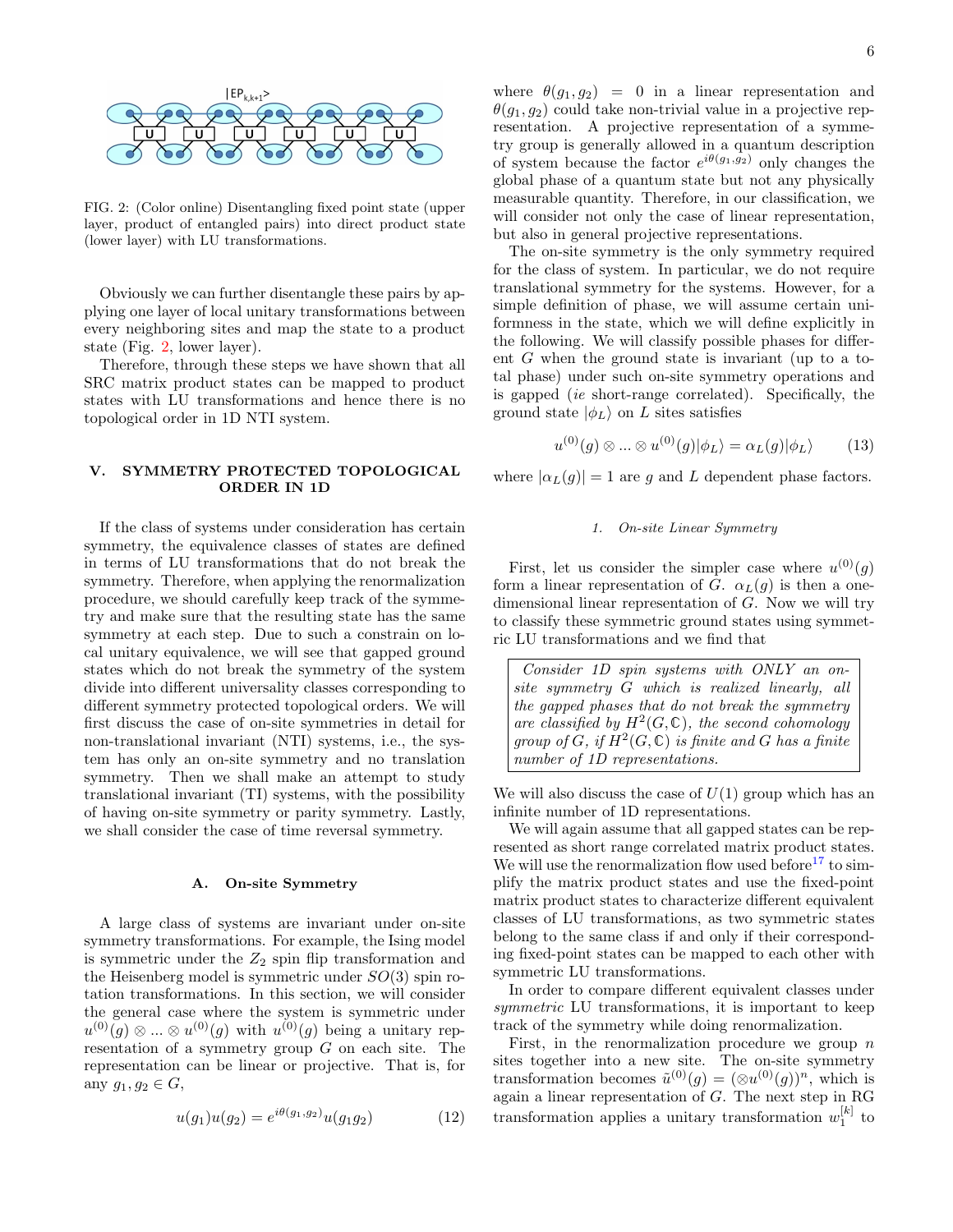the support space of new site  $k$ . This is actually itself composed of two steps. First we project onto the support space of the new site, which is the combination of n sites in the original chain. This is an allowed operation compatible with symmetry  $G$  as the reduced density matrix  $\rho_n$  is invariant under  $\tilde{u}^{(0)}(g)$ , so the support space form a linear representation for  $G$ . The projection of  $\tilde{u}^{(0)}(g)$  onto the support space  $P_n\tilde{u}^{(0)}(g)P_n$  hence remains a linear representation of  $G$ . In the next step, we do some unitary transformation  $w_1^{[k]}$  within this support space which relabels different states in the space. The symmetry property of the state should not change under this relabeling. In order to keep track of the symmetry of the state, the symmetry operation needs to be redefined as  $(u^{[k]})^{(1)}(g) = w_1^{[k]} P_n \tilde{u}^{(0)}(g) P_n(w_1^{[k]})^{\dagger}$ . After this redefinition, the symmetry operations  $(u^{[k]})^{(1)}(g)$  on each new site  $k$  form a new linear representation of  $G$ .

By redefining  $(u^{[k]})^{(i)}(g)$  at each step of RG transformation, we keep track of the symmetry of the system. Finally at the fixed point (ie at a large RG step  $i = R$ ), we obtain a state described by  $(A_{i,j}^{[k]})$  $\frac{[k]}{i^l i^r}$  (R) which is again given by the fixed point form eqn.  $(11)$ . To describe a state that does not break the on-site symmetry, here  $(A_{i,j}^{[k]})$  $\binom{[k]}{i^l i^r}$  (R) is invariant (up to a phase) under  $(u^{[k]})^{(R)}(g)$  on each site k. Therefore<sup>[16](#page-19-20)</sup>,

$$
\sum_{j^{l}j^{r}} u_{i^{l}i^{r},j^{l}j^{r}}^{[k]}(g) A_{j^{l}j^{r}}^{[k]} = \alpha_{[k]}^{(R)}(g) N_{[k]}^{-1}(g) A_{i^{l}i^{r}}^{[k]} M_{[k]}(g)
$$

$$
N_{[k]}(g) = M_{[k-1]}(g)
$$
(14)

must be satisfied with some invertible matrix  $N_{[k]}(g)$  and  $M_{[k]}(g)$ . Here k labels the coarse grained sites and we have dropped the RG step label R (except in  $\alpha_{\text{L}}^{(R)}$ )  $\binom{[n]}{[k]}(g).$ Each coarse grained site is a combination of  $n<sup>R</sup>$  original lattice sites and  $\alpha_{\text{KL}}^{(R)}$  $\binom{[R]}{[k]}(g)$  form a 1D (linear) representation of G.

Solving this equation we find the following results (see appendix [D\)](#page-15-1):

(a)  $N_{[k]}(g)$  and  $M_{[k]}(g)$  are projective representations of G (see eqn.  $(D7)$ ). Projective representations of G belong to different classes which form the second cohomology group  $H^2(G,\mathbb{C})$  of G. (For a brief introduction on projective representation, see appendix [C\)](#page-15-0).  $M_{[k]}(g)$  and  $N_{[k]}(g)$  corresponds to the same element  $\omega$  in  $\dot{H}^2(G,\mathbb{C})$ . (b) The linear symmetry operation  $u^{[k]}(g)$  must be of the form  $\alpha_{\{\mathbf{k}\}}^{(R)}$  $\binom{[k]}{[k]}(g)u^{[k],l}(g) \otimes u^{[k],r}(g)$  where  $u^{[k],l}$  and  $u^{[k],r}$  are projective representations of  $G$  and correspond to inverse elements  $\omega$  and  $-\omega$  in  $H^2(G,\mathbb{C})$  respectively.  $\alpha_{\text{\tiny{[L]}}}^{(R)}$  $\binom{\lfloor h\rfloor}{\lfloor k\rfloor}(g)$  is a 1D (linear) representation of G.  $u^{[k],l}$  and  $u^{[k],r}$  act on the two virtual spins separately (see eqn. [\(D13\)](#page-16-1)).

Therefore, the fixed point state is formed by entangled pairs  $|EP_{k,k+1}\rangle$  of virtual spins which are invariant, up to a phase (due to the non-trivial  $\alpha_{\text{\tiny{[L]}}}^{(R)}$  $\binom{R}{k}(g)$ , under linear transformation  $u^{[k],r}(g) \otimes u^{[k+1],l}(g)$ .

Now we use the uniformness of the state and simplify

our discussions. Specifically, we assume that  $\alpha_{\scriptscriptstyle [L]}^{(R)}$  $\binom{[R]}{[k]}(g)$  does not depend on the site index k. Certainly,  $\alpha_{\text{\tiny{[L]}}}^{(R)}$  $\binom{[R]}{[k]}(g)$  does not depend on  $k$  if the state has the translation symmetry. If the 1D representations of  $G$  are discrete, then for weak randomness that slightly break the translation symmetry,  $\alpha_{\text{\tiny{[L]}}}^{(R)}$  $\binom{K}{k}(g)$  still does not depend on k. So we can drop the k index and consider  $\alpha^{(R)}(g)$ .

Does different  $\alpha^{(R)}(g)$  label different symmetric phases? First, the answer is no if the number of 1D representations of G is finite (as is the case for  $Z_n$ ,  $SO(3)$ , etc). Because we can always choose block size n properly so that  $\alpha^{(R)}(g) = 1$  and the difference between symmetric states due to  $\alpha^{(R)}(g)$  disappears. In the case of  $U(1)$ group, there are infinitely many different 1D representations  $e^{im\theta}$ , labeled by integer m. For two states with positive  $m_1, m_2$ , we can always choose block size  $m_2 n^R$ ,  $m_1n^R$  respectively, so that the 1D representations become the same. This is also true for negative  $m_1, m_2$ . But if  $m_1$ ,  $m_2$  take different sign (or one of them is 0), the 1D representations will always be different no matter what blocking scheme we use. Therefore,  $U(1)$  symmetric states divide into three classes due to different 1D representations that can be labeled by  $\{+,0,-\}.$  After these considerations, we will ignore the 1D representations  $\alpha^{(R)}(g)$  in the following discussion.

<span id="page-6-1"></span>We find that the entangled pairs  $|EP_{k,k+1}\rangle$  of virtual spins in the fixed point state are exactly invariant under linear transformation  $u^{[k],r}(g) \otimes u^{[k+1],l}(g)$ . The left virtual spin of each site forms a projective representation of G corresponding to element  $\omega$  in  $H^2(G,\mathbb{C})$ , while the right virtual spin corresponds to element  $-\omega$ . In appendix [E,](#page-16-2) we will show that fixed point states with the same  $\omega$  can be related by a symmetric LU transformation, while those with different  $\omega$  cannot. Therefore, the phases of SRC MPS that are invariant under linear on-site symmetry of group  $G$  are classified by the second cohomology group  $H^2(G,\mathbb{C})$ . (When  $G=U(1)$ , further division of classes due to different 1D representations of G exist. The equivalence classes are labeled by  $\alpha \in \{+,0,-\}$  and  $\omega \in H^2(U(1),\mathbb{C})$ .

### <span id="page-6-0"></span>2. On-site Projective Symmetry

Due to the basic assumption of quantum mechanics that the global phase of a quantum state will not have any effect on the physical properties of the system, it is necessary to consider not only the linear representation of symmetry operations on the system, but also the projective representations. For example, on a half-integer spin, rotation by  $2\pi$  is represented as  $-I$ , minus the identity operator instead of I. Hence, the rotation symmetry  $SO(3)$  is represented projectively on half integer spins. In order to cover situations like this, we discuss in this section systems with on-site projective symmetry of group G.

Again, we consider the case when the ground state does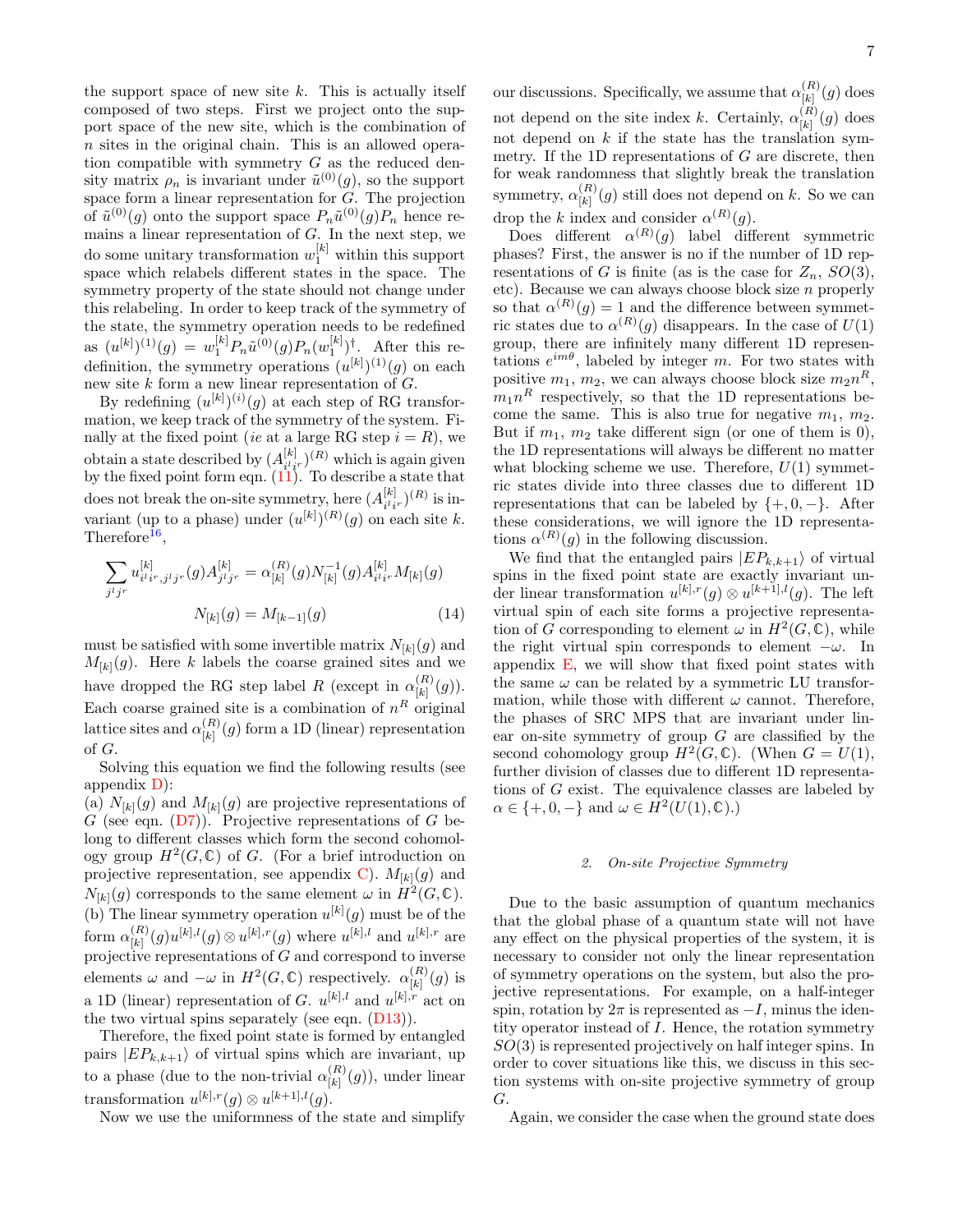not break the symmetry, i.e.  $u^{(0)}(g) \otimes ... \otimes u^{(0)}(g)|\phi_L\rangle =$  $\alpha_L(g)|\phi_L\rangle,$  where  $u^{(0)}(g)$  form a projective representation of group G corresponding to class  $\omega$ . Assuming uniformness of the state, we require that  $\omega$  does not vary from site to site.

But this can be reduced to the previous linear case. As long as  $H^2(G,\mathbb{C})$  is finite and  $\omega$  has a finite order n, we can take block size  $n$  so that after blocking, the symmetry operation on the renormalized site  $\tilde{u}^{(0)}(g) = (\otimes u^{(0)}(g))^n$ corresponds to  $n\omega = \omega_0$  in  $H^2(G, \mathbb{C})$ . Therefore, the state after one blocking step is symmetric under an onsite linear representation of group  $G$  and all the reasoning in the previous section applies. We find that the classification with projective on-site symmetry is the same as linear on-site symmetry. That is

Consider 1D spin systems with ONLY an onsite symmetry G which is realized projectively, all the gapped phases that do not break the symmetry are classified by  $H^2(G, \mathbb{C})$ , the second cohomology group of  $G$ , if  $H^2(G,\mathbb{C})$  is finite and G has a finite number of 1D representations.

The  $U(1)$  group does not have a non-trivial projective representation and will not introduce any complication here.

#### 3. Examples

Since  $G = \mathbb{Z}_n$  has no non-trivial projective representations, we find that

All 1D gapped systems with only on-site 
$$
\mathbb{Z}_n
$$
 symmetry belong to the same phase.

For spin systems with only spin rotation symmetry,  $G = SO(3)$ .  $SO(3)$  has two types of projective representations described by  $H^2(SO(3), \mathbb{C}) = \{0, 1\}$ , corresponding to integer and half-integer spin representations. We find that

For integer-spin systems, all 1D gapped systems with only on-site SO(3) spin rotation symmetry have two different phases.

Such a result has some relation to a well known result  $37$ for NTI spin-1 Heisenberg chain

$$
H = \sum_{i} J_i \mathbf{S}_i \cdot \mathbf{S}_{i+1}.
$$
 (15)

The model undergoes an impurity driven second order phase transition from the Haldane phase $21$  to the random singlet phase<sup>[38](#page-20-19)[,39](#page-20-20)</sup> as the randomness in  $J_i$  increases.

For half-integer-spin systems,  $SO(3)$  is represented projectively on each site, yet the classification is the same as the integer case. we find that

For half-integer-spin systems, all 1D gapped states with only on-site  $SO(3)$  spin rotation symmetry have two different phases.

Representative states of the two phases are nearestneighbor dimer states, but with dimer between sites  $2i$ and  $2i + 1$  in the first phase and between sites  $2i - 1$  and 2i in the second phase.

The projective representation of  $SO(3)$  on half-integerspins form a linear representation of  $SU(2)$ . If we think of the linear representation of  $SO(3)$  on integer-spins as a (unfaithful) linear representation of  $SU(2)$  and allow the mixture of integer and half-integer spins on one site, then the two phases of  $SO(3)$  merge into one. Therefore, systems with only on-site  $SU(2)$  symmetry (which implies the mixture of integer and half-integer spins on each site) belong to one phase as we can map integer-spin singlets into half-integer-spin singlets without breaking the  $SU(2)$ symmetry (see appendix  $E$ ). Such a procedure breaks down if SO(3) symmetry is required for each site as the direct sum of a linear representation (on integer-spin) and a projective representation (on half-integer-spin) is no long a projective representation for SO(3).

In this way, we have obtained a full classification of the phases of gapped NTI 1D spin systems with various on-site symmetry.

#### B. Translation Invariance

We have discussed the gapped phases of 1D NTI systems that have some on-site symmetries. In this section, we would like to discuss translation symmetric systems. We will consider those translation symmetric systems whose ground states are gapped and translation invariant  $(TI).<sup>54</sup>$  $(TI).<sup>54</sup>$  $(TI).<sup>54</sup>$ 

#### 1.  $\{n_i\}$ -block TI LU transformations and b-phases

To discuss the TI phases, we need to discuss the equivalence classes under TI LU transformations. However, it is hard to use quantum circuit to describe TI LU transformations. Thus, the quantum circuit formulation used in this paper is inconvenient to describe TI LU transformations. However, in this section, we will first try to use the quantum circuit formulation of LU transformations to discuss the phases of TI gapped states. While we are able to identify many different phases in this way, we can not rigorously prove the equivalence of states within each phase using the non-translational invariant circuit. In order to establish this equivalence, we later apply the other formulation of local unitary transformation – a finite time evolution with a local Hamiltonian(Eqn[.2\)](#page-2-2) where TI can be preserved exactly and we confirm the classification result obtained with quantum circuits(see appendix [G\)](#page-18-0).

Let us consider the LU transformations represented by quantum circuits which is formed by the unitary operators on blocks of  $n_i$  sites in the  $i^{th}$  layer (see Fig. [3\)](#page-8-0). We will call such LU transformations  $\{n_i\}$ -block LU transformations. If the unitary operators on different blocks in the same layer of the quantum circuit are the same,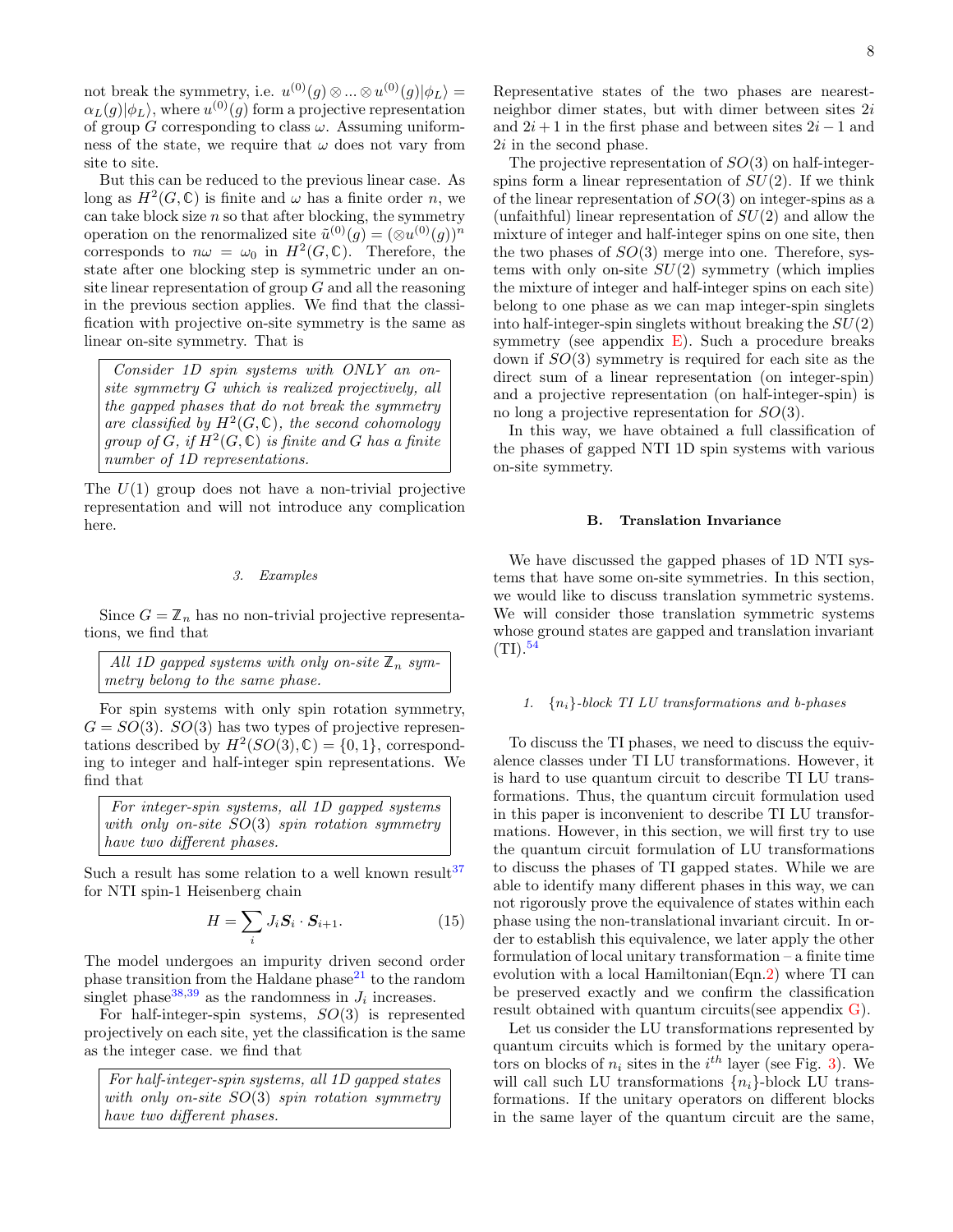

<span id="page-8-0"></span>FIG. 3: A  $\{n_i\}$ -block TI LU transformation described by a quantum circuit of three layers. Here  $n_1 = 4$ ,  $n_2 = 3$ ,  $n_3 = 2$ . The unitary transformations  $U_i$  on different blocks in the  $i^{th}$ layer are the same.

we will call the LU transformations a  $\{n_i\}$ -block TI LU transformations.

In this paper, we will try to use quantum circuit formulation of the LU transformations to discuss gapped translation symmetric phases. One way to do so is to use the equivalent classes of the  $\{n_i\}$ -block TI LU transformations to classify the gapped translation symmetric phases. However, since the  $\{n_i\}$ -block TI LU transformations are different from the TI LU transformations, the equivalent classes of  $\{n_i\}$ -block TI LU transformations are different from the equivalent classes of the TI LU transformations. But since the TI LU transformations are special cases of  $\{n_i\}$ -block TI LU transformations, each equivalent class of  $\{n_i\}$ -block TI LU transformations are formed by one or more equivalent classes of TI LU transformations.

Therefore, we can use the equivalent classes of  $\{n_i\}$ block TI LU transformations to describe the gapped TI phases, since different equivalent classes of  ${n_i}$ -block TI LU transformations always represent different TI quantum phases. On the other hand, the equivalent classes of  ${n_i}$ -block TI LU transformations may not separate all gapped TI phases. Sometimes, a single equivalent class of  $\{n_i\}$ -block TI LU transformations may contain several different gapped TI phases.

To increase the resolution of the  $\{n_i\}$ -block TI LU transformations, we would like to introduce the block equivalent classes: two states belong to the same block equivalent classes, iff, *for all values of*  $n_i$ , they can be mapped into each other through  $\{n_i\}$ -block TI LU transformations.

Clearly, each block equivalent class might still contain several different gapped TI phases. In this paper, we will call a block equivalent class a block phase, or bphase. It is possible that the block equivalent classes are the same as the universal classes that represent the gapped TI phases. In this case the gapped TI b-phases are the same as the gapped TI phases, and we can study the gapped TI phases through block equivalent classes. In the following, we will first study the b-phases for 1D strongly correlated systems with translation and some other symmetries and then confirm that gapped TI bphases do coincide with gapped TI phases.

To describe TI gapped states we will use TI MPS rep-

resentation with site independent matrices. But how do we know a TI gapped state can always be represented by a MPS with site independent matrices? A non-uniform MPS in eqn. [\(4\)](#page-3-0) can represent a TI state if the matrices  $A_i^{[k]}$  satisfy, for example,

$$
A_i^{[k+1]} = M^{-1} A_i^{[k]} M \tag{16}
$$

for an invertible matrix M.

It is proven in Ref. [30](#page-20-9) that every TI state does have a TI MPS representation. Specifically, in the example considered above, we can transform the matrices so that they become site independent. Let us introduce

$$
\tilde{A}_i^{[k]} = N_{[k-1]}^{-1} A_i^{[k]} N_{[k]}.
$$
\n(17)

By construction,  $A_i^{[k]}$  and  $\tilde{A}_i^{[k]}$  will represent the same MPS. We see that

$$
\tilde{A}_{i}^{[k+1]} = N_{[k]}^{-1} A_{i}^{[k+1]} N_{[k+1]} \n= N_{[k]}^{-1} M^{-1} A_{i}^{[k]} M N_{[k+1]} \n= N_{[k]}^{-1} M^{-1} N_{[k-1]} \tilde{A}_{i}^{[k]} N_{[k]}^{-1} M N_{[k+1]} \n\tag{18}
$$

We see that if we choose

$$
N_{[k]} = M^{-k},\tag{19}
$$

we will have

$$
\tilde{A}_i^{[k+1]} = \tilde{A}_i^{[k]}.
$$
\n(20)

Hence reducing the original non-uniform representation to a uniform one.

We also like to remark that by "TI gapped state", we mean that there exists a TI gapped Hamiltonian  $H_L$  on a lattice of L sites such that the TI gapped state is the ground state of  $H_L$ . We would like to stress that we do not need the above condition to be true for all values of L. We only require  $H_L$  to be gapped for a sequence of lattice sizes  ${L_i}$  that  $\lim_{i\to\infty} L_i = \infty$ . In this paper, when we discuss a system of size  $L$ , we always assume that L belongs to such a sequence  $\{L_i\}$ . This consideration is important if we want to include in our discussion, for example, boson systems with 1/2 particles per site which can only be defined for even system size L.

#### 2. Gapped TI b-phases coincide with gapped TI phases

In the above discussion, we see that for a large block size, the related matrix [see [\(7\)](#page-3-1)]  $\tilde{\mathbb{E}} = \mathbb{E}^{[1]} \mathbb{E}^{[2]} \dots \mathbb{E}^{[n]}$  is dominated by its largest eigenvalue. For translation invariant states,  $\mathbb{E}^{[i]} = \mathbb{E}$  and  $\tilde{\mathbb{E}} = \mathbb{E}^n$ . So the fixed-point  $\tilde{\mathbb{E}}$ , and hence the gapped TI b-phase, is directly determined by the largest eigenvalue and the corresponding left and right eigenvectors of E.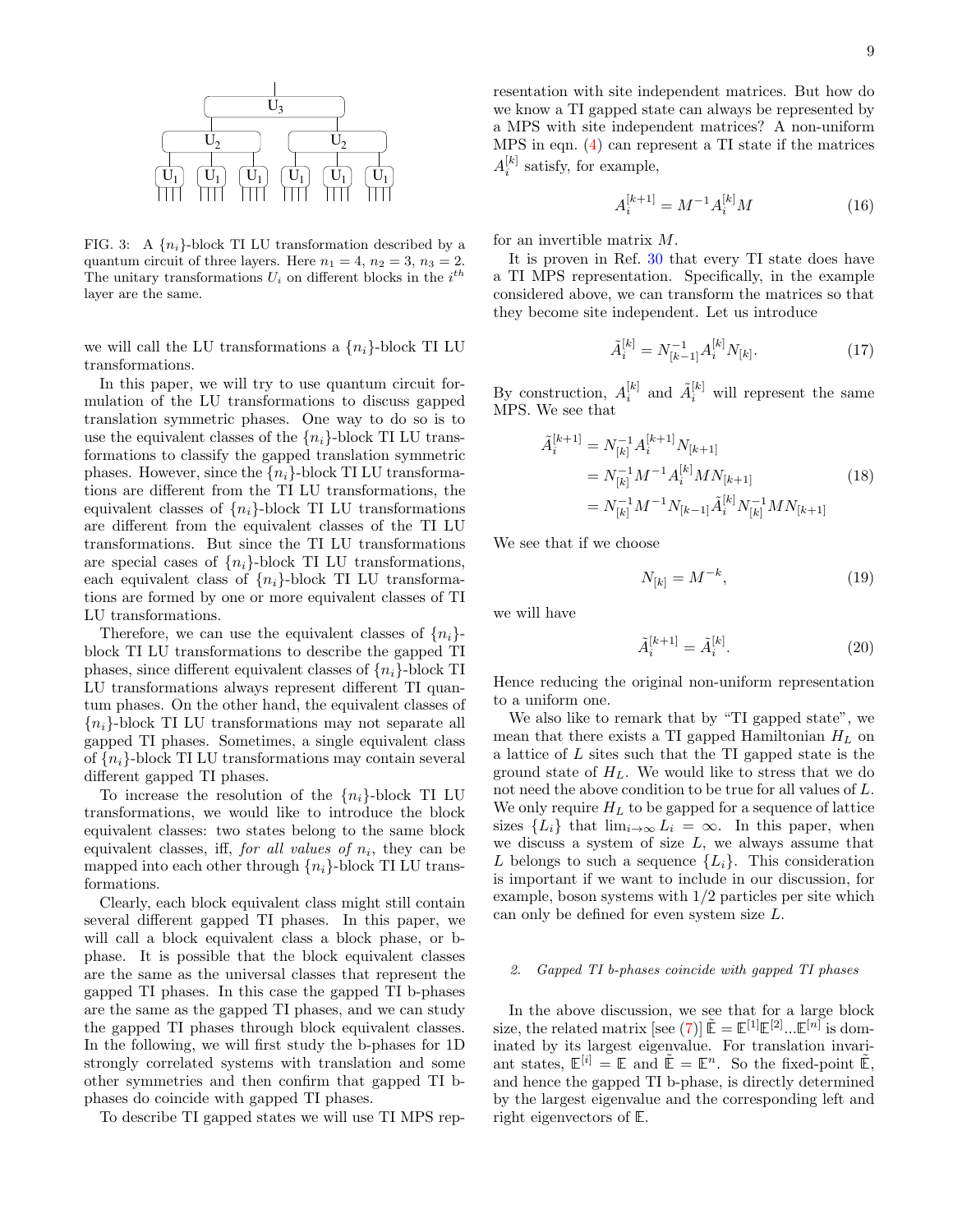Since a gapped TI b-phase is directly determined by E on each site, we do not need to do any blocking transformation to understand the gapped TI b-phase. We can directly extract its fixed-point tensor from E. This suggests that gapped TI b-phases coincide with gapped TI phases. Indeed, we can directly deform  $E$  to the fixed-point  $E$  by changing other non-largest eigenvalues to zero. Such a procedure allows us to deform the matrix  $A_{i,\alpha\beta}$  of the initial MPS to the fixed-point matrix  $\tilde{A}_{i,\alpha\beta}$  of the final MPS. Since the largest eigenvalue of E is not degenerate, the state remains short range correlated (and gapped) during the deformation.<sup>[29](#page-20-8)[,30](#page-20-9)</sup> (As we are writing up the above arguments, we learned that a similar method is used by Schuch et. al.<sup>[47](#page-20-22)</sup>) Also the state does not break the translation symmetry (unlike the n-block transformations) and other symmetries during the deformation. This allows us to show that the gapped TI phases is characterized by the largest eigenvalue and the corresponding left and right eigenvectors of E. Thus gapped TI b-phases coincide with gapped TI phases. For details, see appendix [G.](#page-18-0)

In the following, we will use the  $\{n_i\}$ -block TI LU transformations to discuss various gapped TI phases of 1D systems.

#### 3. 1D systems with only translation symmetry

For 1D systems with only translation symmetry, there is only one gapped TI phase.

Such a result generalizes the earlier result that for 1D systems with no symmetry, there is only one gapped phase. To obtain the new result, we basically repeat what we did in section [IV.](#page-4-0) The only difference is that the matrices representing the state now are site independent and in section [IV](#page-4-0) we use  $\{n_i\}$ -block LU transformations to reduce the 1D NTI MPS, while to derive the new result, here we use  $\{n_i\}$ -block TI LU transformations to reduce the 1D TI MPS.

## 4. 1D systems with translation and on-site unitary symmetries

Similarly, by repeating the discussions in section [V A 1](#page-5-2) and section  $V A 2$  for  $\{n_i\}$ -block TI LU transformations on the 1D TI MPS, we can show that

For a 1D spin system with translation and an on-site projective symmetry  $u(g)$ , the symmetric ground state cannot be short-range correlated, if the projective symmetry  $u(q)$  correspond to a nontrivial elements in  $H^2(G,\widetilde{\mathbb{C}})$ .

The reason is as follows. If a 1D state with translation symmetry is short-range correlated, it can be represented by a TI MPS. Its fixed-point MPS also has an on-site projective unitary symmetry  $\tilde{u}(g)$ . For a proper choice of block size n, we can make  $u(q)$  and  $\tilde{u}(q)$  to be the same type of projective representation described by  $\omega_{sym} \in$  $H^2(G,\mathbb{C})$ . For TI fixed-point MPS, we have  $\omega_{[k]} = \omega_{[k-1]}$ since  $M_{[k]}(g) = M_{[k-1]}(g)$  (cf. appendix [D\)](#page-15-1). Thus  $\omega_{sym} =$ 0, that is, the trivial element in  $H^2(G,\mathbb{C})$ . So, if  $\omega_{sym} \neq$ 0, the 1D TI state cannot be short-range correlated. In other words

1D spin systems with translation and an on-site projective symmetry are always gapless or have degenerate ground states that break the symmetries.

If the ground state of the 1D spin system does not break the on-site symmetry and the translation symmetry, then ground state is not short-range correlated and is gapless. If the ground state of the 1D spin system breaks the on-site symmetry or the translation symmetry, then the ground state is degenerate.

As an application of the above result, we find that

1D half-integer-spin systems with translation and the  $SO(3)$  spin rotation symmetry are always gapless or have degenerate ground states.

which agrees with the well known result of Ref. [22.](#page-20-0)

To have a gapped TI 1D state with an on-site symmetry, the symmetry must act linearly (ie not projectively). In this case, we can show that the total phase factor of the state  $\alpha_L(g)$  breaks up into L 1D representations  $\alpha(g)$ (see appendix  $\bf{F}$ )

<span id="page-9-0"></span>For 1D spin systems of L sites with translation and an on-site symmetry  $G$ , a gapped state that do not break the two symmetries must transform as  $u^{(0)}(g) \otimes ... \otimes u^{(0)}(g)|\phi_L\rangle = [\alpha(g)]^L |\phi_L\rangle$  (21) for all values of L that is large enough.

Here  $u^{(0)}(g)$  is the linear representation of G acting on the physical states in each site and  $\alpha(g)$  is an onedimensional linear representation of G.

Let us apply the above result to a boson system with  $p/q$  bosons per site. Here the bosons number is conserved and there is an  $U(1)$  symmetry. Certainly, the system is well defined only when the number of sites  $L$  has a form  $L = Jq$  (assuming p and q have no common factors). For such L, we find that  $\alpha_L(g) = \alpha_0(g)^J = \alpha_0(g)^{L/q}$ , where  $\alpha_0(g)$  is the generating 1D representation of the  $U(1)$  symmetry group. So eqn.  $(21)$  is not satisfied for some large L. Therefore,

a 1D state of conserved bosons with fractional bosons per site must be gapless, if the state does not break the  $U(1)$  and the translation symmetry.

In higher dimensions, the situation is very different. A 2D state of conserved bosons with fractional bosons per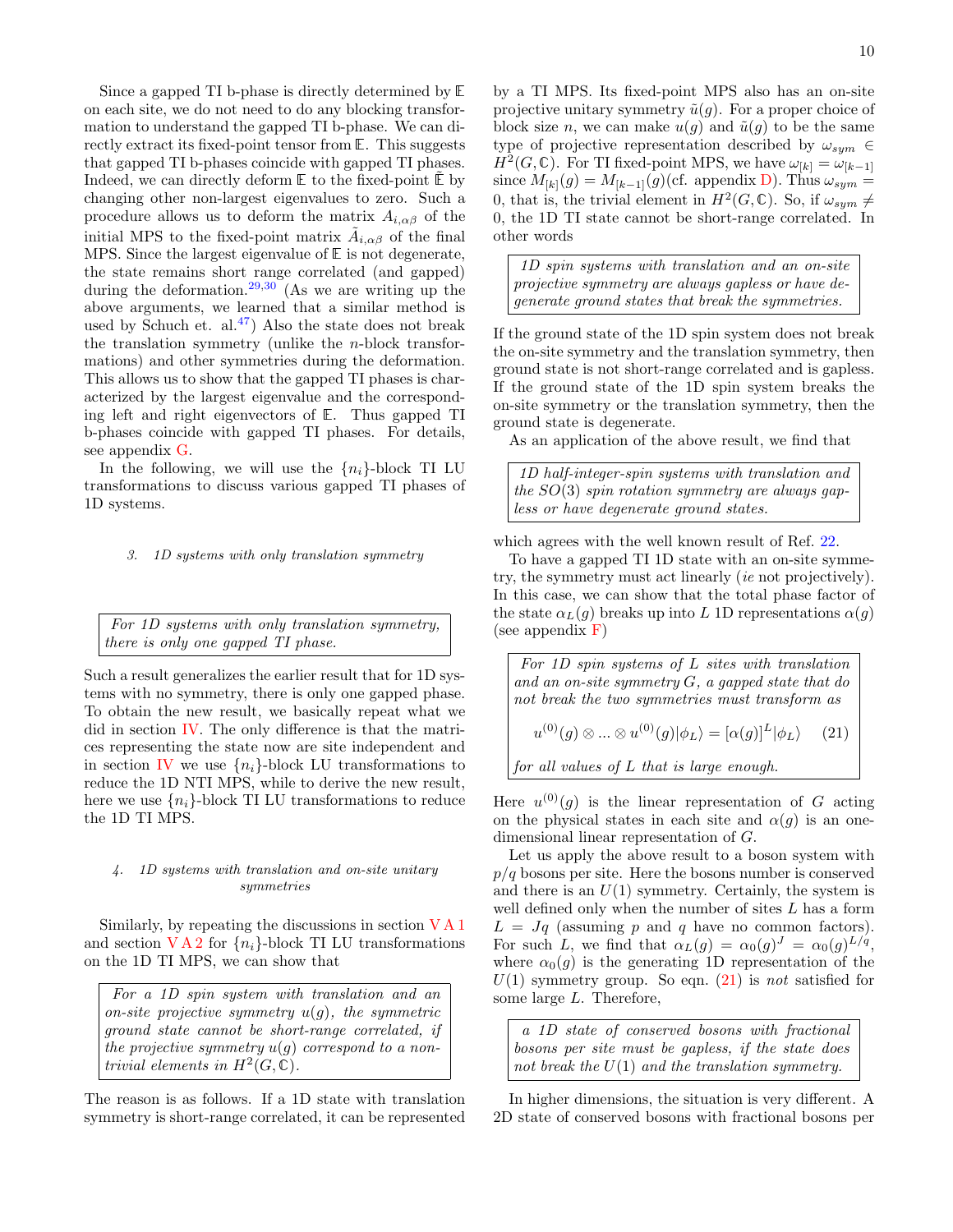site can be gapped, and, at same time, does not break the  $U(1)$  and the translation symmetry. 2D fractional quantum Hall states of bosons on lattice provide examples for such kind of states.

Also, by repeating the discussions in section  $VA1$  for  ${n_i}$ -block TI LU transformations on the 1D TI MPS, we can show that

For 1D spin systems with only translation and an on-site linear symmetry G, all the phases of gapped states that do not break the two symmetries are classified by a pair  $(\omega, \alpha)$  where  $\omega \in H^2(G, \mathbb{C})$ label different types of projective representations of  $G$  and  $\alpha$  label different 1D representations of  $G$ .

Here  $\alpha(q)$  is an 1D representation of G that appear in eqn. [\(21\)](#page-9-0). The symmetric LU transformations cannot change 1D representation  $\alpha(q)$ . So the different phases are also distinguished by the 1D representations  $\alpha$  of G.

Here are a few concrete examples: If we choose the symmetry group to be  $G = \mathbb{Z}_n$ , we find

For 1D spin systems with only translation and onsite  $\mathbb{Z}_n$  symmetry, there are n phases for gapped states that do not break the two symmetries.

This is because  $\mathbb{Z}_n$  has no projective representations and has n different 1D representations. As an example, consider the following model

$$
H = \sum_{i} \left[ -h\sigma_i^z - \sigma_{i-1}^x \sigma_i^y \sigma_{i+1}^z \right],\tag{22}
$$

where  $\sigma^{x,y,z}$  are the Pauli matrices. The model has a  $Z_2$  symmetry generated by  $\sigma^z$ . The two different  $Z_2$ symmetric phases correspond the  $h \to \infty$  phase and the  $h \to -\infty$  phase of the model.

If we choose the symmetry group to be  $G = SO(3)$ , we find

For 1D integer-spin systems with only translation and SO(3) spin rotation symmetry, there are two phases for gapped states that do not break the two symmetries.

This is because  $SO(3)$  has only one 1D representation and  $H^2(SO(3), \mathbb{C}) = \mathbb{Z}_2$ . Such a result agrees with the well known result that the AKLT state<sup>[40](#page-20-23)</sup> of spin-1 chain and the direct product state with spin-0 on each site represent two different  $SO(3)$  symmetric TI phases. The AKLT state (and the related Haldane phase $^{21}$  $^{21}$  $^{21}$ ) has gapless boundary spin- $1/2$  states<sup>[41–](#page-20-24)[43](#page-20-25)</sup> and non-trivial string orders, $44,45$  $44,45$  which indicate that the AKLT state is really different from the spin-0 product state. Actually, the full symmetry of  $SO(3)$  can be relaxed to only the dihedral group  $D_2(\mathbb{Z}_2 \times \mathbb{Z}_2)$  of rotation by  $\pi$  around x, y and z axis. As explained in appendix  $C, D_2$  $C, D_2$  has one non-trivial projective representation, to which the AKLT state corresponds. AKLT is different from the spin-0 product state as long as on-site  $D_2$  symmetry is preserved. This is consistent with the result in Ref. [20](#page-19-17)[,45.](#page-20-27)

## 5. 1D systems with translation and parity symmetries

In this section, we will consider the case of parity symmetry for translational invariant system. We define the parity operation  $P$  for a spin chain to be in general composed of two parts:  $P_1$ , exchange of sites n and  $-n$ ;  $P_2$ , on-site unitary operation  $u^{(0)}$  where  $(u^{(0)})^2 = I^{55}$  $(u^{(0)})^2 = I^{55}$  $(u^{(0)})^2 = I^{55}$  Similar to the previous discussion,  $P$  gets redefined as we renormalize the state until at fixed point  $P_1$  becomes the exchange of renormalized sites and  $P_2$  becomes  $u^{(\infty)}$  on every site,  $(u^{(\infty)})^2 = I$ . The fixed point matrices hence satisfies(the  $\infty$  label is dropped):

<span id="page-10-0"></span>
$$
\sum_{j^{l}j^{r}} u_{i^{l}i^{r},j^{l}j^{r}} A_{j^{l}j^{r}}^{T} = \pm M^{-1} A_{i^{l}i^{r}} M \tag{23}
$$

for some invertible matrix  $M$ , where we have used that the 1D representation of parity is either  $(1, 1)$  or  $(1, -1)$ . We label the two 1D representations with  $\alpha(P) = \pm 1$ . Here M satisfies  $M^{-1}M^T = e^{i\theta}$ . But  $M = (M^T)^T =$  $e^{2i\theta}M$ , therefore,  $e^{i\theta} = \pm 1$  and correspondingly M is either symmetric  $M = M^T$  or antisymmetric  $M = -M^T$ . We will label this sign factor as  $\beta(P) = \pm 1$ .

Solving this equation gives that  $u = \alpha(P)v(u^l \otimes u^r)$ , where  $v$  is the exchange operation of two virtual spins  $i^l$  and  $i^r$  and  $u^l, u^r$  act on  $i^l, i^r$  respectively.  $(u^l)^T =$  $\beta(P)u^l$  and  $(u^r)^T = \beta(P)u^r$ . It can then be shown that each entangled pair  $|EP_{k,k+1}\rangle$  must be symmetric under parity operations and satisfies  $u_k^r \otimes u_{k+1}^l | E P_{k+1,k} \rangle =$  $\alpha(P)|EP_{k,k+1}\rangle$ . There are hence four different symmetric phases corresponding to  $\alpha(P) = \pm 1$  and  $\beta(P) = \pm 1$ . By enlarging the local Hilbert space, we can show similarly as before that fixed points within each class can be mapped from one to the other with the  $\{n_i\}$ -block TI LU transformation preserving the parity symmetry. On the other hand, fixed points in different classes can not be connected without breaking the symmetries. Therefore, under the  $\{n_i\}$ -block TI LU transformation, there are four block classes with parity symmetry and hence four parity symmetric TI phases:

For 1D spin systems with only translation and parity symmetry, there are four phases for gapped states that do not break the two symmetries.

As an example, consider the following model

$$
H = \sum_{i} [-BS_i^z + \mathbf{S}_i \cdot \mathbf{S}_{i+1}], \tag{24}
$$

where  $S_i$  are the spin-1 operators. The model has a parity symmetry. The  $B = 0$  phase and the  $B \to +\infty$  phase of the model correspond to two of the four phases discussed above. The  $B = 0$  state<sup>[21](#page-19-18)</sup> is in the same phase as the AKLT state. In the fixed-point state for such a phase,  $|EP_{k,k+1}\rangle = | \uparrow \downarrow \rangle - | \downarrow \uparrow \rangle$ . The parity transformation exchange the first and the second spin, and induces a minus sign:  $P : |EP_{k,k+1}\rangle \rightarrow -|EP_{k,k+1}\rangle.$ The  $B \to +\infty$  state is the  $S^z = 1$  state. Its entangled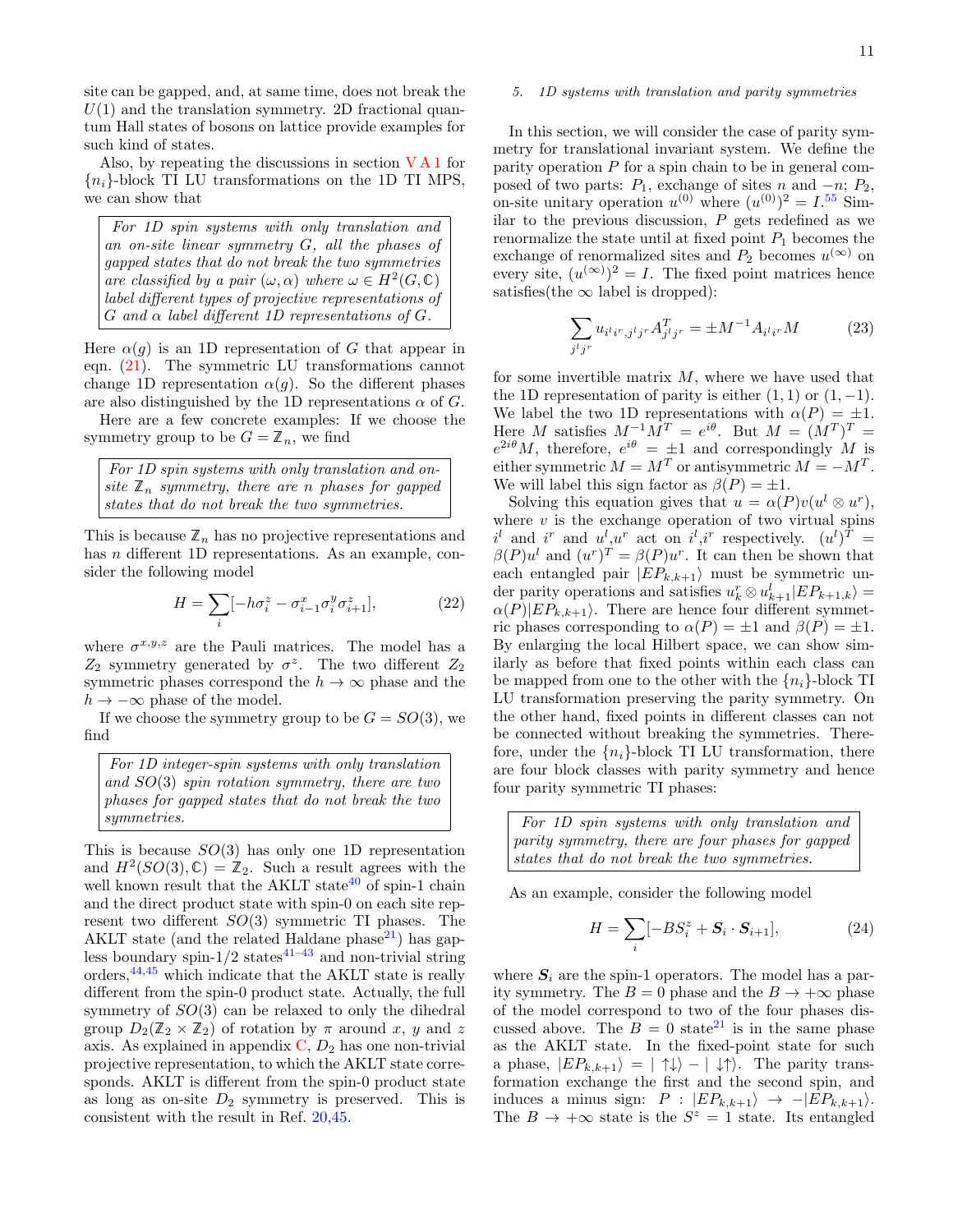

<span id="page-11-0"></span>FIG. 4: (Color online) Representative states of the four parity symmetric phases, each corresponding to (a)  $\alpha(P) = 1$ ,  $\beta(P) = 1$  (b)  $\alpha(P) = -1$ ,  $\beta(P) = 1$  (c)  $\alpha(P) = -1$ ,  $\beta(P) = -1$  (d)  $\alpha(P) = 1$ ,  $\beta(P) = -1$ . + stands for a parity even entangled pair (e.g.  $|00\rangle + |11\rangle$ ), – stands for a parity odd entangled pair (e.g.  $|01\rangle - |10\rangle$ ). Each site contains four virtual spins.

pairs are  $|EP_{k,k+1}\rangle = | \uparrow \uparrow \rangle$  which do not change sign under the parity transformation. Thus the stability of the Haldane/AKLT state is also protected by the parity symmetry.[18](#page-19-16)[–20](#page-19-17)

To understand why there are four parity symmetric phases instead of two (parity even/parity odd), we give four representative states in Fig. [4,](#page-11-0) one for each phase. Connected pair of black dots denotes an entangled pair. + stands for a parity even pair, for example  $|00\rangle + |11\rangle$ , and – stands for a parity odd pair, for example  $|01\rangle-|10\rangle$ . Each rectangle corresponds to one site, with four virtual spins on each site. The four states are all translational invariant. If the parity operation is defined to be exchange of sites together with exchange of virtual spins 1 and 4, 2 and 3 on each site, then states (a) and (d) are parity even while (b) and (c) are parity odd. But (a) and (d) (or (b) and (c)) are different parity even (odd) states and cannot be mapped to each other through local unitary transformations without breaking parity symmetry. Written in the matrix product representation, the matrices of the four states will transform with  $\alpha(P) = \pm 1$  and  $\beta(P) = \pm 1$  respectively. Therefore, the parity even/odd phase breaks into two smaller phases and there are in all four phases for parity symmetric systems.

### C. Time Reversal Symmetry

Time reversal, unlike other symmetries, is represented by antiunitary operator  $T$ , which is equivalent to the complex conjugate operator K followed by a unitary operator U. T has two projective representations: one on integer spins with  $T^2 = I$  and the other on half-integer spins with  $T^2 = -I$ . The classification of gapped 1D time reversal invariant phases follows closely the cases discusses before. In this section, we will highlight the differences and give our conclusion.

First, a state  $|\phi\rangle$  is called time reversal invariant if  $T \otimes T...\otimes T|\phi\rangle = \beta|\phi\rangle$ , where  $|\beta| = 1$ . But for anti-unitary T, the global phase  $\beta$  is arbitrary and in particular we can redefine  $|\phi'\rangle = \sqrt{\beta} |\phi\rangle$ , such that  $T \otimes T ... \otimes T |\phi'\rangle = |\phi'\rangle$ . Therefore, in the following discussion, we will assume WLOG that  $\beta = 1$ .

Now let us consider system without translational invariance.  $T^2 = I$  or  $-I$  does not make a difference here as we can take block size 2 so that on the renormalized site,  $T^2$  is always equal to I. Using argument similar to the case of on-site unitary symmetry, we can keep track and redefine symmetry operations as we do renormalization. Finally, at the fixed point we have a state described by matrices  $(A_{i l, r}^{[k]})^{(\infty)}$  which is invariant under time reby matrices  $(A_{i'i'}')$  which is invariant under<br>versal operation  $(T^{[k]})^{(\infty)} = (u^{[k]})^{(\infty)}K$ , that is,

$$
\sum_{j^l j^r} u_{i^l i^r, j^l j^r}^{[k]} (A_{j^l j^r}^{[k]})^* = N_{[k]}^{-1} A_{i^l i^r}^{[k]} M_{[k]}
$$

$$
N_{[k]} = M_{[k-1]}
$$
(25)

where the fixed-point label  $\infty$  has been omitted. Solving this equation we find,

 $(a)M_{[k]}M_{[k]}^* = e^{i\theta}I$ . As  $M_{[k]}$  is invertible,  $e^{i\theta} = \pm 1$ .  $(b)u^{[k]} = u^{[k],l} \otimes u^{[k],r}$ , where  $u^{[k],l}(u^{[k],l})^* = \pm I$  and  $u^{[k],r}(u^{[k],r})^* = \pm I$ . Therefore, each entangled pair is time reversal invariant

$$
(u^{[k],r} \otimes u^{[k+1],l})K|EP_{k,k+1}\rangle = |EP_{k,k+1}\rangle \tag{26}
$$

Similar to previous sections, we can show that  $uu^* =$ I and  $uu^* = -I$  correspond to two equivalence classes and two time reversal invariant fixed point states can be mapped into each other if and only if they belong to the same class. Therefore, our classification result for time reversal symmetry is

For 1D gapped spin systems with ONLY time reversal symmetry, there are two phases that do not break the symmetry.

If the system has additional translation symmetry, we can similarly classify the TI phases and find that

For 1D systems with only translation and time reversal symmetry  $T$ , there are two gapped phases that do not break the two symmetries, if on each site the time reversal transformation satisfies  $T^2 = I$ .

1D integer-spin systems are examples of this case. The Haldane/AKLT state and the spin 0 product state are representatives of the two phases respectively<sup>[15,](#page-19-14)[19,](#page-19-19)[20](#page-19-17)</sup>. We also have

1D systems with translation and time reversal symmetry are always gapless or have degenerate ground states, if on each site the time reversal transformation satisfies  $T^2 = -I$ .

1D half-integer-spin systems are examples of such case.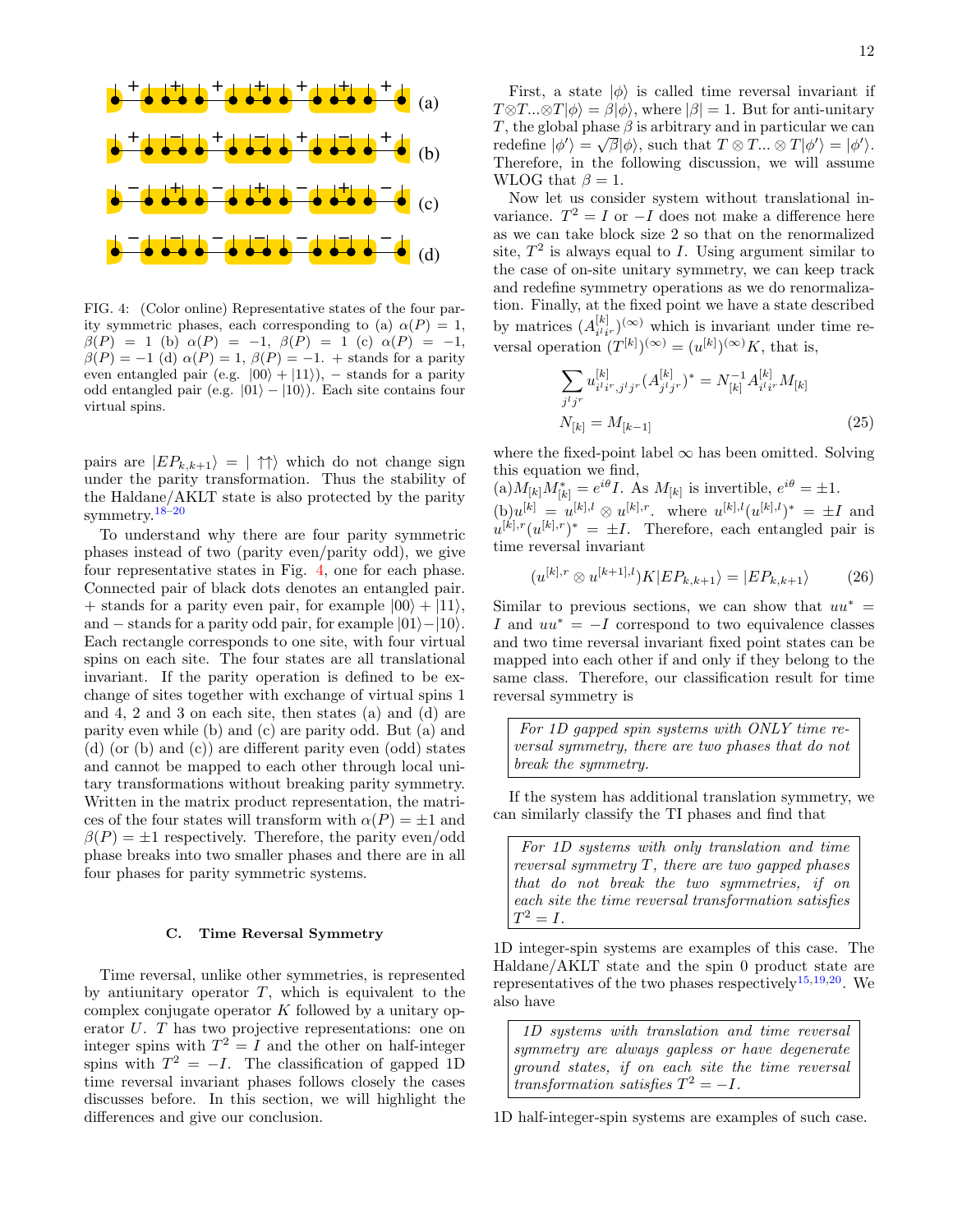

<span id="page-12-2"></span>FIG. 5: Tensor-network – a graphic representation of the tensor-product wave function [\(27\)](#page-12-1) on a 2D square lattice. The indices on the links are summed over.

## <span id="page-12-0"></span>VI. GENERALIZATION TO HIGHER DIMENSIONS

In the last few sections, we classified symmetry protected topological orders in one dimension, using (symmetric) LU transformations. Can we use (symmetric) LU transformations to classify (symmetry protected) topological orders in higher dimensions?

In higher dimensions, the situation is much more complicated. First, infinitely many kinds of non-trivial topological orders exist for class of systems without any symmetries.<sup>[7,](#page-19-6)[48](#page-20-29)</sup> A partial classification is given in Ref. [8](#page-19-7) for such a case in 2D. In the presence of symmetry, the phase diagram is even more complicated. Ref. [49](#page-20-30) studied 2D topological orders protected by time reversal and point group symmetry. So far, we do not have a detailed understanding of topological phases in the presence of symmetry.

However, using similar arguments as that used for 1D systems, we can obtain some simple partial results for higher dimensions. For example, we have

For d-dimensional spin systems with only translation and an on-site symmetry G which is realized linearly, the object  $(\alpha, \omega_1, \omega_2, ..., \omega_d)$  label distinct gapped quantum phases that do not break the two symmetries. Here  $\alpha$  labels the different 1D representations of G and  $\omega_i \in H^2(G,\mathbb{C})$  label the different types of projective representations of G.

Let us illustrate the above result in 2D by considering a tensor network state (TNS) on a square lattice, where the physical states living on each vertex  $i$  are labeled by  $m_i$ . A translation invariant TNS is defined by the following expression for the many-body wave function  $\Psi({m_i})$ :

<span id="page-12-1"></span>
$$
\Psi(\{m_i\}) = \sum_{ijkl\cdots} A^{m_1}_{ejif} A^{m_2}_{jhkg} A^{m_3}_{lqrk} A^{m_4}_{tlsi} \cdots
$$
 (27)

Here  $A^{m_i}_{ijkl}$  is a complex tensor with one physical index  $m_i$  and four inner indices  $i, j, k, l$ . The physical index runs over the number of physical states d on each vertex, and the inner indices runs over D values. The TNS can be represented graphically as in Fig. [5.](#page-12-2)



<span id="page-12-3"></span>FIG. 6: (Color online) ( $\omega_1 = 0, 1; \omega_2 = 0, 1$ ) label four distinct states in integer spin systems with translation and spin rotation symmetries: (a)  $(\omega_1, \omega_2) = (0, 0)$ , (b)  $(\omega_1, \omega_2) =$  $(0, 1), (c)$   $(\omega_1, \omega_2) = (1, 0), (d)$   $(\omega_1, \omega_2) = (1, 1).$  The open dots represent 0-spins. The solid dots represent 1/2-spins. Two solid dots connected by a line represent a spin-singlet formed by two  $1/2$ -spins. The state in (a) has an spin-0 spin on each site. The state in  $(b,c)$  has two spin- $1/2$  spins on each site (or 4 states per site that form spin 0+1 representation of  $SO(3)$ . The state in (d) has four spin-1/2 spins on each site (or 16 states per site that form spin  $0+0+1+1+1+2$ representation of  $SO(3)$ ).

If the tensor A satisfy

$$
A_{lrud}^{m} = \alpha(g) \sum_{l'r'u'd'} u_{mm'}(g) \times
$$
\n
$$
(M^{-1}(g))_{ll'} M_{r'r}(g) (N^{-1}(g))_{dd'} N_{u'u}(g) A_{l'r'u'd'}^{m'},
$$
\n(28)

for some invertible matrices  $M(g)$  and  $N(g)$ , then the many-body wave function  $\Psi({m_i})$  is symmetric under the on-site symmetry transformation  $g$  in the on-site symmetry group G. Here  $\alpha(g)$  is a one dimensional representation of G, the D by D matrices  $M(q)$  form a projective representation represented by  $\omega_1 \in H^2(G, \mathbb{C})$ , and the D by D matrices  $N(g)$  form a projective representation represented by  $\omega_2 \in H^2(G, \mathbb{C})$ . Since symmetric LU transformation cannot change  $(\alpha, \omega_1, \omega_2)$ , thus  $(\alpha, \omega_1, \omega_2)$ label distinct quantum phases.

In fact  $(\alpha, \omega_1, \omega_2)$  are all measurable, so they indeed label distinct quantum phases. On a torus of size  $L_x \times$  $L_y$ , the symmetric many-body wave function  $\Psi({m_i})$ transforms as the 1D representation  $\alpha^{L_xL_y}(g)$  under the on-site symmetry transformation  $g$ . If  $G$  has only a finite number of 1D representations, we can always choose  $L_x$ and  $L_y$  such that  $\alpha^{L_x L_y}(g) = \alpha(g)$ .

On a cylinder of size  $L_x \times L_y$  with open boundary in the x-direction, the states on one boundary will form a projective representation which is represented by  $L_y \omega_1 \in H^2(G, \mathbb{C})$ . Similarly, if the open boundary in the y-direction, the states on one boundary will form a projective representation which is represented by  $L_x \omega_2 \in H^2(G, \mathbb{C})$ . If we choose  $L_x$  and  $L_y$  properly (for example to make  $L_x \omega_2 = \omega_2$  and  $L_y \omega_1 = \omega_1$ , we can detect both  $\omega_1$  and  $\omega_2$ .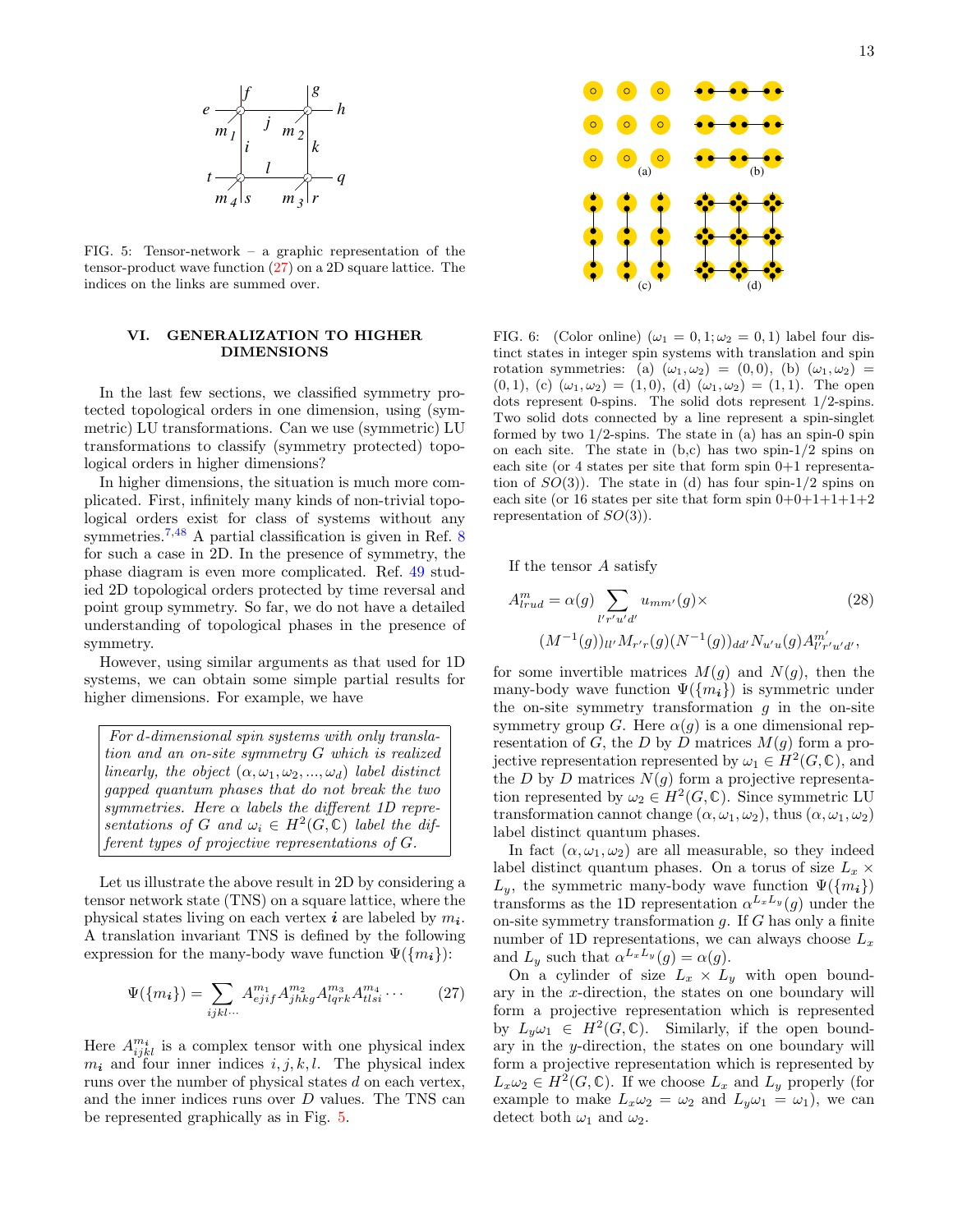| Symmetry                               | No. or Label of Different Phases                | Example System                                     |
|----------------------------------------|-------------------------------------------------|----------------------------------------------------|
| None                                   |                                                 |                                                    |
| On-site Linear Symmetry of Group G     | $\omega \in H^2(G,\mathbb{C})$ (*)              | On-site $Z_n$ or $SU(2)$ : 1 phase                 |
|                                        |                                                 | On-site $SO(3)$ or $D_2$ on integer spin: 2 phases |
| On-site Projective Symmetry of Group G | $\omega \in H^2(G,\mathbb{C})$                  | On-site $SO(3)$ or $D_2$ on                        |
|                                        |                                                 | half-integer spin: 2 phases                        |
| Time Reversal(TR)                      | 2                                               |                                                    |
| Translational Invariance (TI)          |                                                 |                                                    |
| $TI+On-site$                           | $\omega \in H^2(G, \mathbb{C})$ and $\alpha(G)$ | $TI+On-site Z_n: n phases$                         |
| Linear Symmetry of Group G             |                                                 | $TI+On-site SO(3)$ on integer spin: 2 phases       |
| $TI+$ On-site                          |                                                 | TI+On-site $SO(3)$ or $D_2$ on                     |
| Projective Symmetry of Group G         | $\theta$                                        | half-integer spin: no gapped phase                 |
| $TI+Parity$                            | 4                                               |                                                    |
| $TI+TR$                                | 2 if $T^2 = I$                                  | $TI+TR$ on integer spin: 2 phases                  |
|                                        | 0 if $T^2 = -I$                                 | $TI+TR$ on half-integer spin: no gapped phase      |

<span id="page-13-2"></span>TABLE I: Summary of classification result for 1D gapped spin system with symmetric ground states. TI stands for translational invariance. TR stands for time reversal symmetry.  $H^2(G,\mathbb{C})$  is the second cohomology group of group G over complex number C.  $\alpha(G)$  is a 1D representation of G. (\*): this result applies when  $\alpha(G)$  form a finite group, when  $G = U(1)$ , further classification according to different  $\alpha(U(1))$  exist.

A system with integer on-site spins gives us an example with  $G = SO(3)$ , if the system has translation and spin rotation symmetry. For  $G = SO(3)$  there is no non-trivial 1D representations. So we can drop the consideration of  $\alpha$ . Also  $G = SO(3)$  has two types of projective representations:  $H^2(SO(3), \mathbb{C}) = \{0, 1\}$ , where  $\omega = 0$  is the trivial projective representation which correspond to linear representations of SO(3) (on integer spins) and  $\omega = 1$  is the non-trivial projective representation which corresponds to half-integer spins. Thus  $(\omega_1 = 0, 1; \omega_2 = 0, 1)$  label four distinct states in 2D (see Fig. [6\)](#page-12-3).

### <span id="page-13-0"></span>VII. CONCLUSION

Using the (symmetric) Local Unitary equivalence relation between gapped ground states in the same phase and the matrix product representation of 1D states, we classify possible quantum phases for strongly interacting 1D spin system with certain symmetry when ground state of the system does not break the symmetry. Our result is summarized in table [I.](#page-13-2)

Many well known results are rederived using a quite different approach, for example the existence of Hal-dane phase<sup>[21](#page-19-18)</sup> and the gaplessness of spin  $1/2$  Heisenberg model<sup>[22](#page-20-0)</sup>. Those results are also greatly generalized to new situations, for example to the case of time reversal symmetry and  $D_2$  symmetry. We find that the projective representations play a very important role in understanding and formulating those generalized results.

In higher dimensions, things are more complicated. Nevertheless, similar considerations allow us to obtain some interesting examples of symmetry protected topological orders. A complete classification of higher dimension phases, however, requires at least a full understanding of topological orders, an element that is absent in the 1D phase diagram.

Results similar to ours on the classification of integer/half-integer 1D spin chains with SO(3) symmetry have been obtained independently by Alexei Kitaev recently.[50](#page-20-31)

We would like to thank A. Kitaev, J. I. Cirac, F. Verstraete, G. Vidal, G.-M. Zhang, A. W.W. Ludwig and H. Katsura for some very helpful discussions. XGW is supported by NSF Grant No. DMR-1005541. ZCG is supported in part by the NSF Grant No. NSFPHY05- 51164.

### <span id="page-13-1"></span>Appendix A: Local Unitary Transformation on Matrix Product State and Invariance of Double Tensor

In this section we present the proof for the theorem that: Two sets of matrices  $A_{i,\alpha\beta}$  and  $B_{j,\alpha\beta}$ , where  $i,j$ label different matrices and  $\alpha\beta$  are the row and column indices of the matrices, give rise to the same double tensor  $\mathbb{E}_{\alpha\gamma,\beta\chi} = \sum_i A_{i,\alpha\beta} \times A_{i,\gamma\chi}^* = \sum_j B_{j,\alpha\beta} \times B_{j,\gamma\chi}^*$ , if and only if they are related by a unitary transformation  $B_{i,\alpha\beta} = \sum_j U_{ij} A_{j,\alpha\beta}$ . The dimension M of i and the dimension N of j can be different. The  $M \times N$  matrix U is in general called unitary if  $U^{\dagger}U = U U^{\dagger} = I_L$ , the identity matrix in L dimensional space where  $L \leq M$  and  $L \leq N$ . The complete proof of this theorem can be found in Ref. [35,](#page-20-14) where this property is discussed in terms of 'the unitary degree of freedom in the operator sum representation of quantum channels'. Here we re-present this proof following the notation and terminology of the current paper for simplicity of understanding.

First we prove the 'if' part of the theorem. Suppose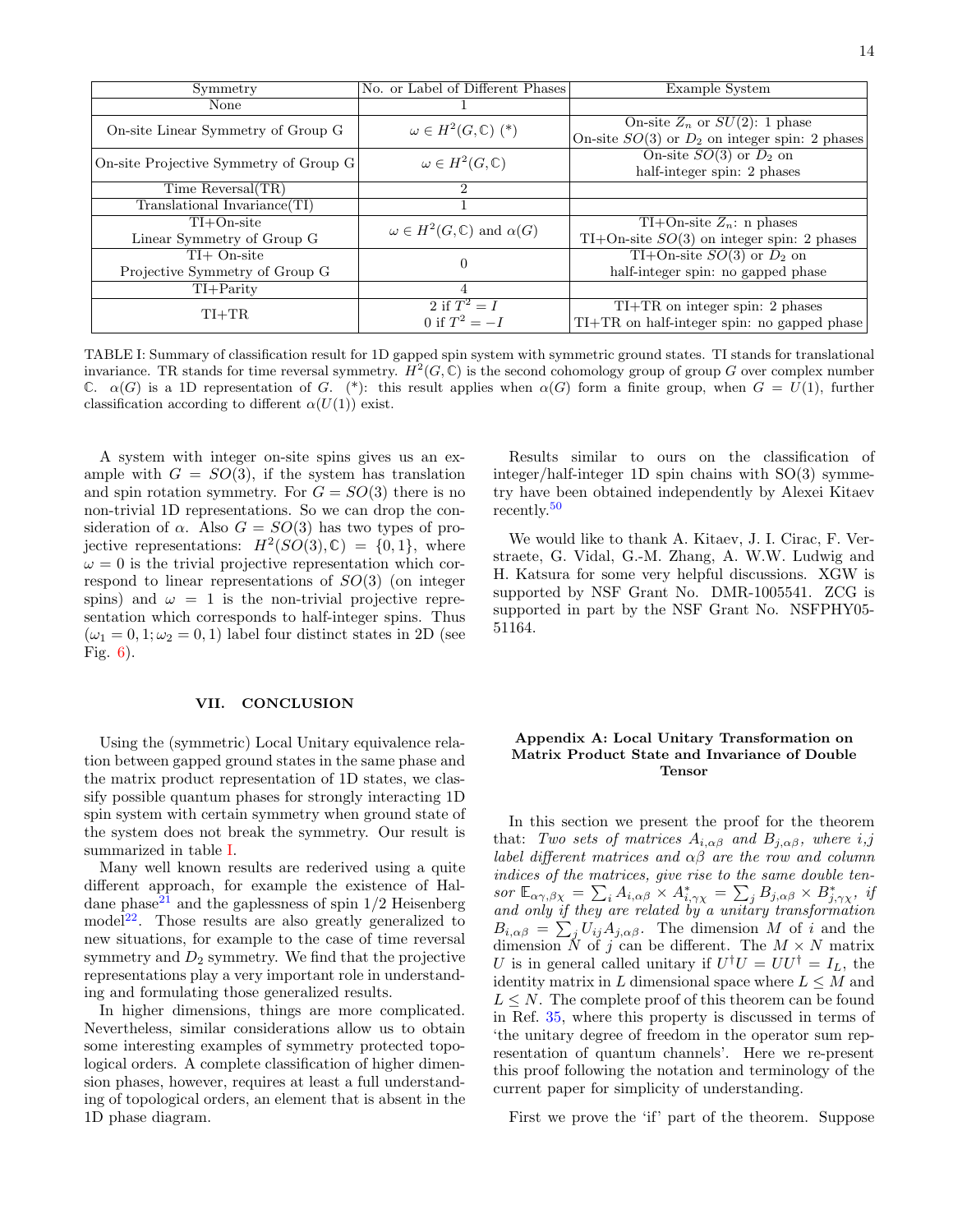that  $B_{i,\alpha\beta} = \sum j U_{ij} A_{j,\alpha\beta}$ , then

$$
\mathbb{E}^{B}_{\alpha\gamma,\beta\chi} = \sum_{i} B_{i,\alpha\beta} \times B^{*}_{i,\gamma\chi}
$$
\n(A1)  
\n
$$
= \sum_{i} \sum_{j_1} \sum_{j_2} U_{ij_1} A_{j_1,\alpha\beta} \times U^{*}_{ij_2} A^{*}_{j_2,\gamma\chi}
$$
\n
$$
= \sum_{j_1,j_2} \sum_{i} U_{ij_1} U^{^{\dagger}}_{j_2i} A_{j_1,\alpha\beta} \times A^{*}_{j_2,\gamma\chi}
$$
\n
$$
= \sum_{j_1} A_{j_1,\alpha\beta} \times A^{*}_{j_1,\gamma\chi} = \mathbb{E}^{A}_{\alpha\gamma,\beta\chi}
$$

Therefore the two double tensors are the same. This proves the first part of the theorem.

On the other hand, suppose that the two double tensors are the same  $\mathbb{E}^A_{\alpha\gamma,\beta\chi} = \mathbb{E}^B_{\alpha\gamma,\beta\chi} = \mathbb{E}_{\alpha\gamma,\beta\chi}$ . Reorder the indices of  $\mathbb E$  and treat it as a matrix with row indices  $\alpha\beta$  and column indices  $\gamma\chi$ . We will denote the double tensor after this reordering as  $\mathbb{\hat{E}}_{\alpha\beta,\gamma\chi}$ . It is easy to see that  $E$  is a positive semi-definite matrix, as

$$
\sum_{\alpha\beta,\gamma\chi} v_{\alpha\beta}^* \hat{\mathbb{E}}_{\alpha\beta,\gamma\chi} v_{\gamma\chi}
$$
\n
$$
= \sum_{i} (\sum_{\alpha\beta} v_{\alpha\beta}^* B_{i,\alpha\beta}) \times (\sum_{\gamma\chi} B_{i,\gamma\chi}^* v_{\gamma\chi}) \ge 0
$$
\n(A2)

for any vector  $v_{\alpha\beta}$ 

Diagonalize  $\hat{\mathbb{E}}$  into

$$
\hat{\mathbb{E}}_{\alpha\beta,\gamma\chi} = \sum_{k} \lambda_k e_{k,\alpha\beta} \times e_{k,\gamma\chi}^* \tag{A3}
$$

with  $\lambda_k \geq 0$ . Define vectors  $\tilde{e}_{k,\alpha\beta} = \sqrt{\lambda_k} e_{k,\alpha\beta}$ , so that  $\hat{\mathbb{E}}_{\alpha\beta,\gamma\chi} = \sum_{k} \tilde{e}_{k,\alpha\beta} \times \tilde{e}_{k,\gamma\chi}^*$ .  $\tilde{e}_{k,\alpha\beta}$  form a complete orthogonal set and hence we can expand  $A_{i,\alpha\beta}$  and  $B_{i,\alpha\beta}$ in terms of them.

$$
A_{i,\alpha\beta} = \sum_{k} P_{ik} \tilde{e}_{k,\alpha\beta}
$$
 (A4)  

$$
B_{i,\alpha\beta} = \sum_{k} Q_{ik} \tilde{e}_{k,\alpha\beta}
$$

Then

$$
\hat{\mathbb{E}}_{\alpha\beta,\gamma\chi} = \sum_{i} A_{i,\alpha\beta} \times A_{i,\gamma\chi}^* \tag{A5}
$$
\n
$$
= \sum_{k_1k_2} \sum_{i} P_{ik_1} P_{ik_2}^* \tilde{e}_{k_1,\alpha\beta} \times \tilde{e}_{k_2,\gamma\chi}^*
$$

But we know that  $\hat{\mathbb{E}}_{\alpha\beta,\gamma\chi} = \sum_{k} \tilde{e}_{k,\alpha\beta} \times \tilde{e}_{k,\gamma\chi}^*$ . Therefore,  $\sum_i P_{ik_1} P_{ik_2}^* = \delta_{k_1 k_2}$  and P is a unitary matrix.

Similarly we can show that  $Q$  is a unitary matrix. Therefore  $A_{i,\alpha\beta}$  and  $B_{j,\alpha\beta}$  is related by a unitary transformation  $U_{ij}$  where  $\tilde{U} = PQ^{\dagger}$ . We have thus proved both part of the theorem.

## <span id="page-14-0"></span>Appendix B: Degeneracy of Largest Eigenvalue of Double Tensor and Correlation Length of Matrix Product State

In section [III,](#page-2-0) we cited the property of matrix product state that the finite correlation length of the state is closely related to the non-degeneracy of the largest eigenvalue of the double tensor, as discussed in Ref. [29,](#page-20-8)[30.](#page-20-9) In this section, we give a brief illustration of why this is so. For simplicity of notation, we focus on the translational invariant case first. Generalization to matrix product states without translational invariance is straightforward and similar conclusions can be reached.

For a matrix product state  $|\phi\rangle$  described by matrices  $A_{i,\alpha\beta}$  with double tensor  $\mathbb{E}_{\alpha\gamma,\beta\chi} = \sum_i A_{i,\alpha\beta} \times A_{i,\gamma\chi}^*$ define  $\mathbb{E}[O]_{\alpha\gamma,\beta\chi} = \sum_{ij} O_{ij} A^{N,\chi}_{i,\alpha\beta} \times A^{N,\chi}_{j,\gamma\chi}$  for arbitrary operator  $O_{ij}$ . Follow the previous convention and treat E and  $E[O]$  as matrices with row index  $\alpha\gamma$  and column index  $\beta \chi$ . The norm of the wavefunction is given by  $\langle \phi | \phi \rangle = \text{Tr}(\mathbb{E}^N)$ , where N is total length of the chain. WLOG, we can set the largest eigenvalue of E to be 1 and hence the norm goes to a finite value (dimension of the eigenspace) as  $N$  goes to infinity. The expectation value of any local operator O is  $\langle O \rangle = \text{Tr}(\mathbb{E}^{N-1}\mathbb{E}[O])/\text{Tr}(\mathbb{E}^{N})$ and the correlation between two operators  $O_1$  and  $O_2$ becomes

$$
\langle O_1 O_2 \rangle - \langle O_1 \rangle \langle O_2 \rangle =
$$
  
\n
$$
\text{Tr}(\mathbb{E}^{N-L-2} \mathbb{E}[O_1] \mathbb{E}^L \mathbb{E}[O_2]) / \text{Tr}(\mathbb{E}^N) -
$$
  
\n
$$
\text{Tr}(\mathbb{E}^{N-1} \mathbb{E}[O_1]) \text{Tr}(\mathbb{E}^{N-1} \mathbb{E}[O_2]) / \text{Tr}^2(\mathbb{E}^N)
$$
\n(B1)

The physical constraints on the expectation value and correlation functions of local operators require that the double tensor E has certain properties. First, put E  $\sum_{\lambda} \lambda P_{\lambda} + R_{\lambda}$ , where  $P_{\lambda}$  is the diagonal part and  $R_{\lambda}$ into its Jordan normal form and decompose it as  $\mathbb{E}$  = the Nilpotent part. But for the largest eigenvalue 1,  $R_1$  must be 0 as otherwise for large system size N  $\langle O \rangle = \text{Tr}(\mathbb{E}^{N-1}\mathbb{E}[O])/\text{Tr}(\mathbb{E}^{N}) \sim \text{Tr}((P_{1} + R_{1})^{N}\mathbb{E}[O])$  will be unbounded for any  $\mathbb{E}[O]$  that satisfies  $\text{Tr}(R_1\mathbb{E}[O]) \neq 0$ . The physical requirement that any local operator has bounded norm requires that  $R_1$  must be 0.

Next we will show that the dimension of  $P_1$ is closely related to the correlation length of the state. At large system size  $N$ , the correla- $\text{tor} \;\; \langle O_1 O_2 \rangle \;\; - \;\; \langle O_1 \rangle \overline{\langle O_2 \rangle} \;\; = \;\; \text{Tr}(P_1 \mathbb{E}[O_1](\sum_{\lambda} \lambda P_{\lambda} \;\; +$  $R_{\lambda}$ )<sup>L</sup> $\mathbb{E}[O_2]$ )/Tr( $P_1$ ) – Tr( $P_1\mathbb{E}[O_1]$ )Tr( $P_1\mathbb{E}[O_2]$ )/Tr<sup>2</sup>( $P_1$ ). When  $L$  is large, we keep only the first order term in  $(\sum_{\lambda} \lambda P_{\lambda} + R_{\lambda})^{L}$  and the correlator goes to  $Tr(P_1 \mathbb{E}[O_1] P_1 \mathbb{E}[O_2]) / Tr(P_1)$  –  $\text{Tr}(P_1\mathbb{E}[O_1])\text{Tr}(P_1\mathbb{E}[O_2])/\text{Tr}^2(P_1).$ If  $P_1$  is one dimensional, the two terms both become  $\langle v_1|\mathbb{E}[O_1]|v_1\rangle\langle v_1|\mathbb{E}[O_2]|v_1\rangle$  and cancel each other for any  $O_1, O_2$  and the second order term in  $(\sum_{\lambda} \lambda P_{\lambda} + R_{\lambda})^L$ dominates which decays as  $\lambda^L$ . For  $\lambda < 1$ , the correlator goes to zero exponentially and the matrix product state as finite correlation length. On the other hand, if  $P_1$  is more than one dimensional, the first order term has a finite contribution indepen-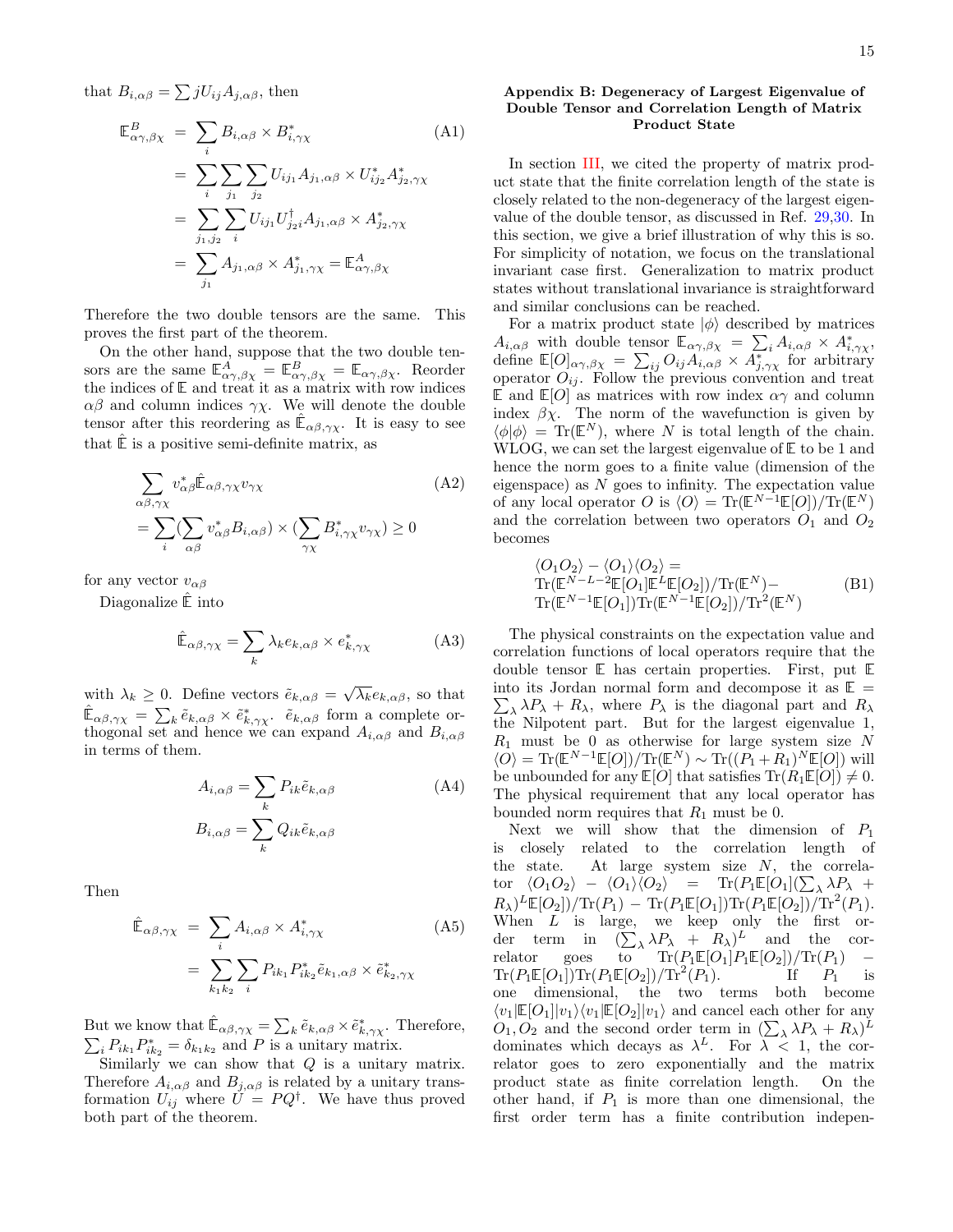dent of  $L \sum_{i,j} \langle v_i | \mathbb{E}[O_1] | v_j \rangle \langle v_j | \mathbb{E}[O_2] | v_i \rangle / \text{Tr}(P_1)$  –  $\langle v_i | \mathbb{E}[O_1] | v_i \rangle \langle v_j | \mathbb{E}[O_2] | v_j \rangle / \text{Tr}^2(P_1)$ , where  $v_i, v_j$  are eigenbasis for  $P_1$ . Therefore, degeneracy of the largest eigenvalue of the double tensor implies non-decaying correlation. To describe quantum states with finite correlation length, the double tensor must have a largest eigenvalue which is non-degenerate.

If the system is not translational invariant and  $\mathbb{E}^{[k]}$ vary from site to site, we cannot diagonalize all the double tensors at the same time. However, as shown in the 'canonical form' of Ref. [30,](#page-20-9) there is a largest eigenspace of  $\mathbb{E}^{[k]}$  (with eigenvalue 1) such that the right eigenvector on site  $k$  is the same as the left eigenvector on site  $k + 1$ . Therefore, when multiplied together this eigenspace will always have eigenvalue 1. There could be other eigenspaces with eigenvalue 1 and matching eigenvectors from site to site. However, then we can show similar to the TI case that this leads to an infinite correlation length. On the other hand, other eigenspaces could have eigenvalues smaller than 1 or they have mis-matched eigenvectors. If this is the case, all other eigenspaces decay exponentially with the number of sites multiplied together which gives rise to a finite correlation length. We will say that  $\tilde{\mathbb{E}}^{[k]}$  has a non-degenerate largest eigenvalue 1 for this case in general.

#### <span id="page-15-0"></span>Appendix C: Projective Representation

Operators  $u(g)$  form a projective representation of symmetry group  $G$  if

$$
u(g_1)u(g_2) = \omega(g_1, g_2)u(g_1g_2), \qquad g_1, g_2 \in G. \tag{C1}
$$

Here  $\omega(g_1, g_2)$ *in***C**, the factor system of the projective representation, satisfies

$$
\omega(g_2, g_3)\omega(g_1, g_2g_3) = \omega(g_1, g_2)\omega(g_1g_2, g_3), \quad (C2)
$$

for all  $g_1, g_2, g_3 \in G$ . If  $\omega(g_1, g_2) = 1$ , this reduces to the usual linear representation of G.

A different choice of pre-factor for the representation matrices  $u'(g) = \beta(g)u(g)$  will lead to a different factor system  $\omega'(g_1, g_2)$ :

$$
\omega'(g_1, g_2) = \frac{\beta(g_1 g_2)}{\beta(g_1)\beta(g_2)} \omega(g_1, g_2).
$$
 (C3)

We regard  $u'(g)$  and  $u(g)$  that differ only by a pre-factor as equivalent projective representations and the corresponding factor systems  $\omega'(g_1, g_2)$  and  $\omega(g_1, g_2)$  as belonging to the same class  $\omega$ .

Suppose that we have one projective representation  $u_1(g)$  with factor system  $\omega_1(g_1, g_2)$  of class  $\omega_1$  and another  $u_2(g)$  with factor system  $\omega_2(g_1, g_2)$  of class  $\omega_2$ , obviously  $u_1(g) \otimes u_2(g)$  is a projective presentation with factor group  $\omega_1(g_1, g_2)\omega_2(g_1, g_2)$ . The corresponding class  $\omega$ can be written as a sum  $\omega_1 + \omega_2$ . Under such an addition rule, the equivalence classes of factor systems form

an Abelian group, which is called the second cohomology group of G and denoted as  $H^2(G,\mathbb{C})$ . The identity element  $\omega_0$  of the group is the class that contains the linear representation of the group.

Here are some simple examples:

(a) cyclic groups  $Z_n$  do not have non-trivial projective representation. Hence for  $G = Z_n$ ,  $H^2(G, \mathbb{C})$  contains only the identity element.

(b) a simple group with non-trivial projective representation is the Abelian dihedral group  $D_2 = Z_2 \times Z_2$ . For the four elements of the group  $(0/1, 0/1)$ , consider representation with Pauli matrices  $g(0,0) = \begin{bmatrix} 1 & 0 \\ 0 & 1 \end{bmatrix}$ ,  $g(0,1) =$ 

 $\begin{bmatrix} 0 & 1 \\ 1 & 0 \end{bmatrix}$ ,  $g(1,0) = \begin{bmatrix} 1 & 0 \\ 0 & -1 \end{bmatrix}$  $0 -1$  $\Big\}, g(1,1) = \begin{bmatrix} 0 & -i \\ i & 0 \end{bmatrix}$ i 0 . It can be check that this gives a non-trivial projective representa-

tion of  $D_2$ .

(c) when  $G = SO(3)$ ,  $H^2(G, \mathbb{C}) = Z_2$ . The two elements correspond to integer and half-integer representations of SO(3) respectively.

(d) when  $G = U(1)$ ,  $H^2(G, \mathbb{C})$  is trivial:  $H^2(U(1), \mathbb{C}) =$  $Z_1$ . We note that  $\{e^{im\theta}\}\$  form a representation of  $U(1) = \{e^{i\theta}\}\$  when m is an integer. But  $\{e^{im\theta}\}\$  will form a projective representation of  $U(1)$  when m is not an integer. But under the equivalence relation [\(C3\)](#page-15-2),  ${e^{im\theta}}$ correspond to the trivial projective representation, if we choose  $\beta(g) = e^{-im\theta}$ . Note that  $\beta(g)$  can be a discontinuous function over the group manifold.

## <span id="page-15-1"></span>Appendix D: Solving symmetry condition for fixed point

In this section, we explicitly solve the symmetry condition eqn. [\(14\)](#page-6-1). The goal is to 1. classify possible symmetry operations at fixed point and 2. find the corresponding symmetric fixed point state. For simplicity, we drop the site index  $[k]$  and rewrite eqn. [\(14\)](#page-6-1) as

<span id="page-15-3"></span>
$$
\sum_{j^l j^r} \frac{u_{i^l i^r, j^l j^r}(g)}{\alpha^{(R)}(g)} A_{j^l j^r} = N^{-1}(g) A_{i^l i^r} M(g) \tag{D1}
$$

<span id="page-15-2"></span>where  $u(q)$  is a projective or linear unitary representation of  $G$ , the matrix  $A_{i'i'}$  is given by its matrix elements  $A_{i^l i^r, \alpha \beta} \; = \; \sqrt{\lambda_{i^l}^l} \delta_{i^l \alpha} \, \cdot \, \sqrt{\lambda_{i^r}^r} \delta_{i^r \beta} \; \text{ with } \; i^l, \alpha \; = \; 1,...,D_l,$  $i^r, \beta = 1, ..., D_r$ , and  $M(g)$ ,  $N(g)$  are sets of invertible matrices labeled by g. Since  $\frac{u(g)}{\alpha^{(R)}(g)}$  is also a projective or linear unitary representation of G, we can absorb  $\alpha^{(R)}(g)$ into  $u(g)$  and rewrite eqn. [\(D1\)](#page-15-3) as

<span id="page-15-4"></span>
$$
\sum_{j^l j^r} u_{i^l i^r, j^l j^r}(g) A_{j^l j^r} = N^{-1}(g) A_{i^l i^r} M(g) \tag{D2}
$$

We note that matrix elements  $A_{i'i',\alpha\beta}$  is non-zero only when  $\alpha = i^l$ ,  $\beta = i^r$  and the full set of  $\{A_{i^l i^r}\}\$  form a complete basis in the space of  $D_l \times D_r$  dimensional matrices.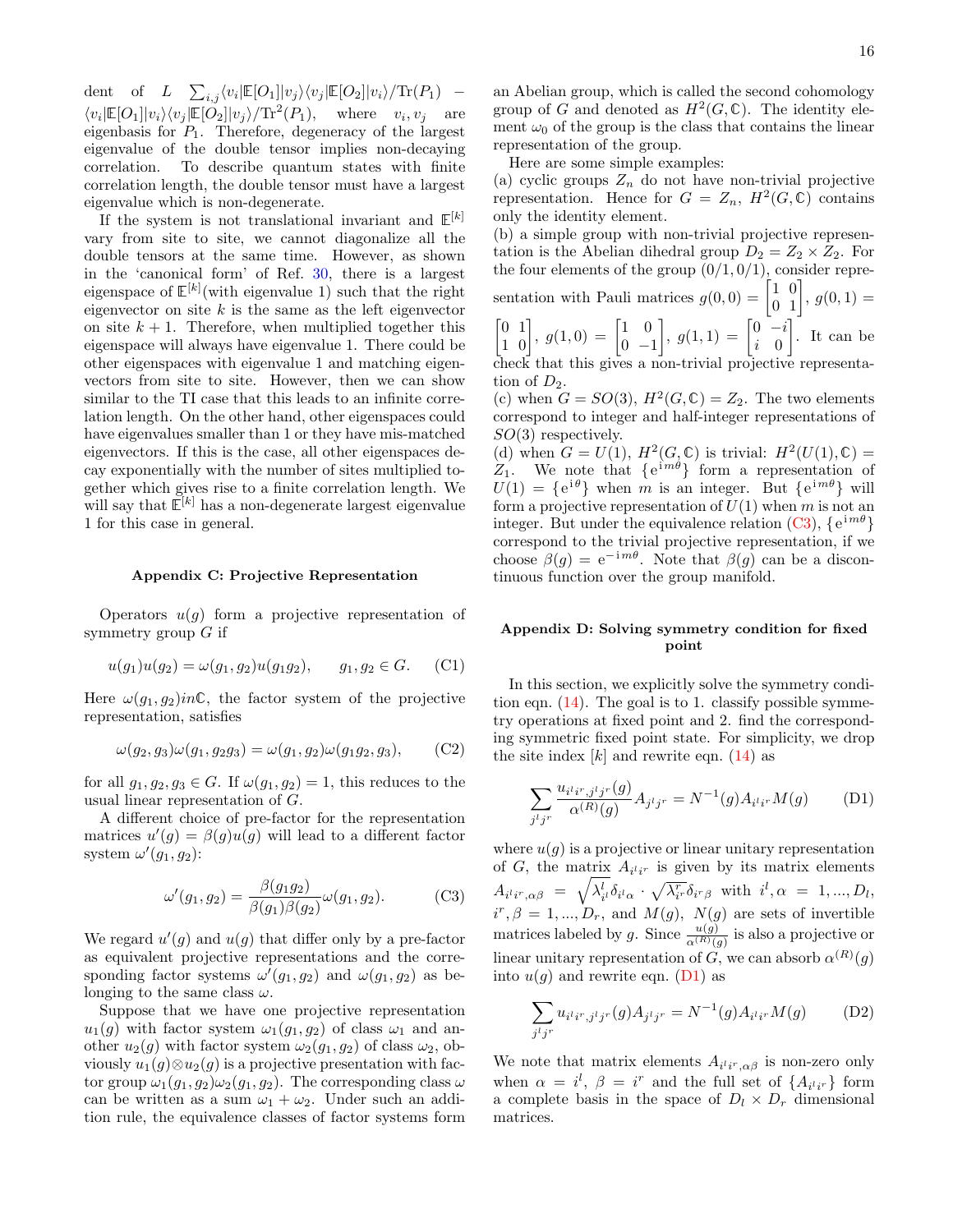$M(g)$ ,  $N(g)$  do not necessarily form a representation of G. But the fixed point form of the matrices requires that  $M(q)$ ,  $N(q)$  be a projective representation, as on the one hand

$$
\sum_{j^{i}j^{r}} u_{i^{i}i^{r},j^{i}j^{r}}(g_{1}g_{2}) A_{j^{i}j^{r}} \qquad (D3)
$$
\n
$$
= \sum_{j^{i}j^{r}k^{l}k^{r}} \omega_{sym}(g_{1},g_{2}) u_{i^{i}i^{r},k^{l}k^{r}}(g_{1}) u_{k^{l}k^{r},j^{l}j^{r}}(g_{2}) A_{j^{i}j^{r}}
$$
\n
$$
= \sum_{k^{l}k^{r}} \omega_{sym}(g_{1},g_{2}) u_{i^{i}i^{r},k^{l}k^{r}}(g_{1}) N^{-1}(g_{2}) A_{k^{l}k^{r}} M(g_{2})
$$
\n
$$
= \omega_{sym}(g_{1},g_{2}) N^{-1}(g_{2}) N^{-1}(g_{1}) A_{i^{i}i^{r}} M(g_{1}) M(g_{2})
$$

and on the other hand

$$
\sum_{j^l j^r} u_{i^l i^r, j^l j^r} (g_1 g_2) A_{j^l j^r}
$$
\n
$$
= N^{-1} (g_1 g_2) A_{i^l i^r} M(g_1 g_2)
$$
\n(D4)

Therefore

$$
\omega_{sym}(g_1, g_2)N^{-1}(g_2)N^{-1}(g_1)A_{i^l i^r}M(g_1)M(g_2)
$$
  
=  $N^{-1}(g_1g_2)A_{i^l i^r}M(g_1g_2)$  (D5)

for all  $i^l i^r$ . However, the set of matrices  $\{A_{i^l i^r}\}\;$  form a complete basis in the space of  $D_l \times D_r$  dimensional matrices. Therefore,

$$
\omega_{sym}(g_1, g_2)N^{-1}(g_2)N^{-1}(g_1) \otimes M(g_1)M(g_2)
$$
  
=  $N^{-1}(g_1g_2) \otimes M(g_1g_2)$ , (D6)

and  $N(g)$  and  $M(g)$  form two projective representations

$$
N(gh) = \omega_N(g, h)N(g)N(h),
$$
  
\n
$$
M(gh) = \omega_M(g, h)M(g)M(h),
$$
 (D7)

with  $|\omega_N(g_1, g_2)| = |\omega_M(g_1, g_2)| = 1$  and

$$
\omega_{sym}(g_1, g_2) = \frac{\omega_M(g_1, g_2)}{\omega_N(g_1, g_2)}\tag{D8}
$$

Let us rewrite eqn.  $(D2)$  as

$$
N(g)(\sum_{j^{l}j^{r}} u_{i^{l}i^{r},j^{l}j^{r}}(g)A_{j^{l}j^{r}})M^{-1}(g) = A_{i^{l}i^{r}} \qquad (D9)
$$

We note that

$$
N(g)(\sum_{j^{l}j^{r}} (\tilde{N}^{-1})_{j^{l},i^{l}} \tilde{M}_{i^{r},j^{r}} A_{j^{l}j^{r}})M^{-1}(g) = A_{i^{l}i^{r}} \quad (D10)
$$

where the matrices  $\tilde{M}$  and  $\tilde{N}$  are given by

$$
\tilde{M}_{\alpha\beta} = M_{\alpha\beta} \frac{\sqrt{\lambda_{\alpha}^r}}{\sqrt{\lambda_{\beta}^r}}, \quad \tilde{N}_{\alpha\beta} = N_{\alpha\beta} \frac{\sqrt{\lambda_{\beta}^l}}{\sqrt{\lambda_{\alpha}^l}}.
$$
 (D11)

Since the set of matrices  $\{A_{i'i'}\}$  form a complete basis in the space of  $D_l \times D_r$  dimensional matrices, we find

<span id="page-16-1"></span>
$$
u_{i'i^r,j^lj^r}(g) = (\tilde{N}^{-1})_{j^l,i^l}(g)\tilde{M}_{i^r,j^r}(g). \tag{D12}
$$

Putting back the factor of  $\alpha^{(R)}(g)$ , we find that

$$
u_{i^l i^r, j^l j^r}(g) = \alpha^{(R)}(g)(\tilde{N}^{-1})_{j^l, i^l}(g) \tilde{M}_{i^r, j^r}(g). \quad (D13)
$$

#### <span id="page-16-2"></span>Appendix E: Equivalence Between Symmetric Fixed Point States

From the solution in section [D,](#page-15-1) we know that the fixed point state symmetric under linear on-site symmetry of group  $G$  takes the form

$$
|\phi\rangle^{(\infty)} = |EP_{1,2}\rangle|EP_{2,3}\rangle...|EP_{k,k+1}\rangle... \tag{E1}
$$

where  $|EP_{k,k+1}\rangle$  is an entangled pair between the right virtual qubit on site  $k$  and the left virtual qubit on site  $k + 1$ (see Fig. [2](#page-5-1) upper layer). Each entangled pair is invariant under a linear symmetry transformation of the form  $u^{[k],r}(g) \otimes u^{[k+1],l}(g)$ 

$$
u^{[k],r}(g) \otimes u^{[k+1],l}(g)|EP_{k,k+1}\rangle = |EP_{k,k+1}\rangle \qquad (E2)
$$

But  $u^{[k],r}(g)$  or  $u^{[k+1],l}(g)$  alone might not form a linear representation of G. They could in general be a projective representation of G. If  $u^{[k],r}(g)$  is a projective representation corresponding to class  $\omega$  in  $\overline{H^2(G,\mathbb{C})}$ , then  $u^{[k+1],l}$  must correspond to class  $-\omega$ .  $\omega$  does not vary from site to site and labels a particular symmetric fixed point state.

Now we will show that symmetric fixed point states with the same  $\omega$  can be connected through symmetric LU transformations and hence belong to the same phase while those with different  $\omega$  cannot and belong to different phases.

<span id="page-16-0"></span>First, suppose that two symmetric fixed point states  $|\phi_1\rangle$  and  $|\phi_2\rangle$  are related with the same  $\omega$ , i.e.

$$
u_1^{[k],r}(g) \otimes u_1^{[k+1],l}(g)|EP_{k,k+1}\rangle_1 = |EP_{k,k+1}\rangle_1 \quad \text{(E3)}
$$
  

$$
u_2^{[k],r}(g) \otimes u_2^{[k+1],l}(g)|EP_{k,k+1}\rangle_2 = |EP_{k,k+1}\rangle_2
$$

where  $|EP_{k,k+1}\rangle_{1(2)}$  is an entangled pair of virtual spins on Hilbert space  $\mathcal{H}_{1(2)}^{[k],r} \otimes \mathcal{H}_{1(2)}^{[k+1],l}$ .  $u_{1(2)}^{[k],r}(g)$  is a projective representation of G corresponding to  $\omega$  on  $\mathcal{H}_{1(2)}^{[k],r}$  and  $u_{1(2)}^{[k+1],l}(g)$  a projective representation corresponding to  $-\omega$  on  $\mathcal{H}_{1(2)}^{[k+1],l}$ .

We can think of  $|EP_{k,k+1}\rangle_1$  and  $|EP_{k,k+1}\rangle_2$  as living together in a joint Hilbert space  $(\mathcal{H}_1^{[k],r}\oplus\mathcal{H}_2^{[k],r})\otimes$  $(\mathcal{H}_1^{[k+1],l} \oplus \mathcal{H}_2^{[k+1],l})$ . The symmetry representation on this joint Hilbert space can be defined as

$$
u^{[k],r}(g) \otimes u^{[k+1],l}(g)
$$
\n
$$
= (u_1^{[k],r}(g) \oplus u_2^{[k],r}(g)) \otimes (u_1^{[k+1],l}(g) \oplus u_2^{[k+1],l}(g))
$$
\n(E4)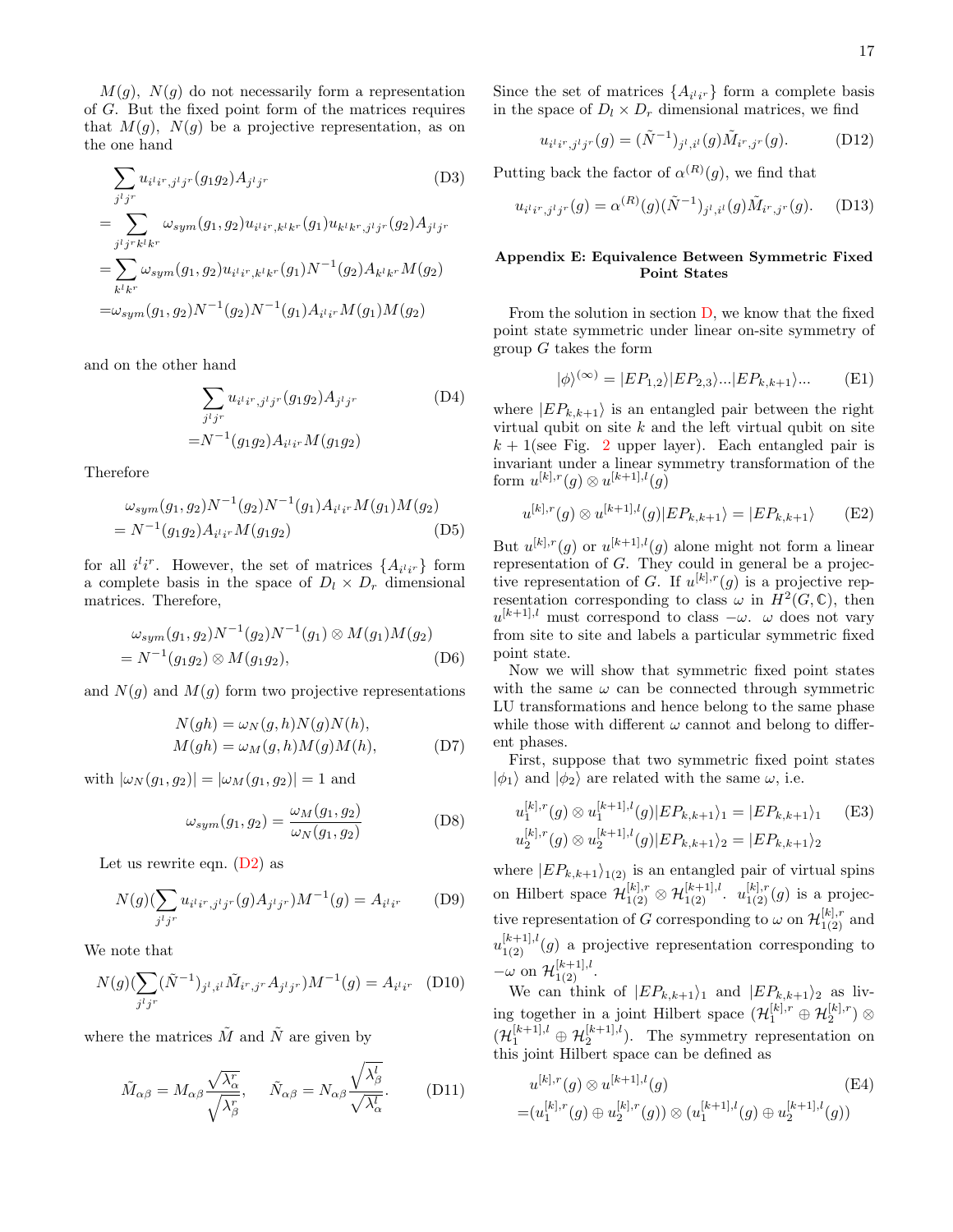

<span id="page-17-1"></span>FIG. 7: (Color online) Fixed point state related to projective representation of class  $\omega$  before (upper) and after (lower) a local unitary operation on the shaded region that does not break the symmetry. White dots correspond to  $\omega_0$ , the identity element in  $H^2(G,\mathbb{C})$ , black dots correspond to  $\omega$  and gray dots correspond to  $-\omega$ .

As  $u_1^{[k],r}(g)$  and  $u_2^{[k],r}(g)$  (also  $u_1^{[k+1],l}(g)$  and  $u_2^{[k+1],l}(g)$ ) both correspond to  $\omega$  ( $-\omega$ ), their direct sum  $u^{[k],r}(g)(u^{[k+1],l}(g))$  is also a projective representation corresponding to  $\omega(-\omega)$ . Therefore, we have a linear representation of G on each site k,  $u^{[k],l}(g) \otimes u^{[k],r}(g)$ and both  $|EP_{k,k+1}\rangle_1$  and  $|EP_{k,k+1}\rangle_2$  are symmetric under  $u^{[k],r}(g) \otimes u^{[k+1],l}(g)$ .

Now we can perform a LU transformation on the joint Hilbert space and rotate continuously between  $|EP_{k,k+1}\rangle_1$  and  $|EP_{k,k+1}\rangle_2$ . That is,

$$
U(\theta) = \cos(\frac{\theta}{2})I - i\sin(\frac{\theta}{2})(|a\rangle\langle b| + |b\rangle\langle a|)
$$
 (E5)

where  $|a\rangle = |EP_{k,k+1}\rangle_1$ ,  $|b\rangle = |EP_{k,k+1}\rangle_2$  and  $\theta$  goes from 0 to  $\pi$ . By doing this locally to each pair, we can map  $|\phi_1\rangle$  to  $|\phi_2\rangle$  (and vice verse) with LU transformations without breaking the on-site symmetry of group G. Therefore,  $|\phi_1\rangle$  and  $|\phi_2\rangle$  belong to the same phase if they are related with the same  $\omega$ .

On the other hand, if  $|\phi_1\rangle$  and  $|\phi_2\rangle$  are related to  $\omega_1$ and  $\omega_2$  respectively, we will show that they cannot be connected by any LU transformation that does not break the symmetry.

Suppose that  $\omega_1$  is non-trivial, we start with  $|\phi_1\rangle$ and apply a local unitary operation  $U$  to a finite region (shaded in Fig. [7\)](#page-17-1).  $|\phi_1\rangle$  is composed of invariant singlets of symmetry group  $G$ . If  $U$  does not break the symmetry, the resulting state should still be composed of singlets. The singlet pairs outside of the shaded region are not changed while those overlapping with the shaded region can take any possible structure after the operation U.

No matter what the change is, the right virtual spin on the site to the left of the region corresponding to  $\omega_1$ should form a singlet with some degrees of freedom in the region. As the singlet is invariant under a linear representation of G, these degrees of freedom in the region must form a projective representation of G corresponding to  $-\omega_1$ . These degrees of freedom could live on one site or distribute over several sites. However, the sites only support linear representations. Therefore, there must be some remaining degrees of freedom on the same sites that correspond to  $\omega_1$ . These remaining degrees of freedom must form singlets again with other degrees of freedoms

in the region that correspond to  $-\omega_1$ . We can continue this argument until finally some degree of freedom in the region corresponding to  $-\omega_1$  connect with the left virtual spin on the site to the right of the region corresponding to  $\omega_1$  and form a singlet.

In Fig. [7,](#page-17-1) we illustrate one possible structure of singlets after operation U. White dots correspond to  $\omega_0$ , the identity element in  $H^2(G,\mathbb{C})$ , black dots correspond to  $ω_1$  and gray dots correspond to  $-ω_1$ .

Therefore, we can see that no matter what the symmetric LU operation might be on  $|\phi_1\rangle$ , singlet entangled pairs related to  $\omega_1$  must connect head to tail and cover the whole length of the chain. In other words, we can not shrink a chain of singlet entangled pairs related to non-trivial  $\omega_1$  continuously to a point or change it to  $\omega_2$ by acting on it locally and without breaking the symmetry. Hence fixed point states with different  $\omega$  cannot be related to each other with symmetric LU transformation and hence belong to different classes.

#### <span id="page-17-0"></span>Appendix F: A proof of eqn. [\(21\)](#page-9-0)

A gapped TI state can be represented by a uniform MPS. After R steps of  $\{n_i\}$ -block RG transformation, we obtain a MPS described by matrices  $(A_{i'i'r})^{(R)}$  which is given by eqn.  $(11)$ . To describe a state that does not break the on-site linear symmetry, here  $(A_{i'i'r})^{(R)}$ is invariant (up to a phase) under  $u^{(R)}(g)$  on each site. Therefore<sup>[16](#page-19-20)</sup>,

$$
\sum_{j^l j^r} u_{i^l i^r, j^l j^r}(g) A_{j^l j^r} = \alpha^{(R)}(g) M^{-1}(g) A_{i^l i^r} M(g) \quad (F1)
$$

must be satisfied with some invertible matrix  $M(g)$ . Here we have dropped the RG step label R (except in  $\alpha^{(R)}(g)$ ). Each coarse grained site is a combination of  $\prod_{i=1}^{R} n_i$  original lattice sites and  $\alpha^{(R)}(g)$  form a 1D representation of G.

So if the number of sites has a form  $L = Q \prod_{i=1}^{R} n_i$ , then  $\alpha_L(g)$  in eqn. [\(13\)](#page-5-3) will have a form

<span id="page-17-2"></span>
$$
\alpha_L(g) = [\alpha^{(R)}(g)]^Q \tag{F2}
$$

for any value of Q. Now let us choose  $Q = \prod_{i=1}^{R'} n'_i$  where  $\prod_{i=1}^R n_i$  and  $\prod_{i=1}^{R'} n'_i$  have no common factors. The total system size becomes  $L = \prod_{i=1}^{R} n_i \prod_{i=1}^{R'} n'_i$ . We can perform, instead, a  $R'$  step of  $\overline{\{n_i'\}}$ -block RG transformation, which leads to a 1D representation  $\alpha^{(R')}(g)$ . We find that  $\alpha_L(q)$  in eqn. [\(13\)](#page-5-3) will have a form

$$
\alpha_L(g) = [\alpha^{(R')}(g)]^{Q'} \tag{F3}
$$

where  $Q' = L / \prod_{i=1}^{R'} n'_i = \prod_{i=1}^{R} n_i$ . Thus

$$
\alpha_L(g) = [\alpha^{(R)}(g)]^{\prod_{i=1}^{R'} n'_i} = [\alpha^{(R')}(g)]^{\prod_{i=1}^{R} n_i}.
$$
 (F4)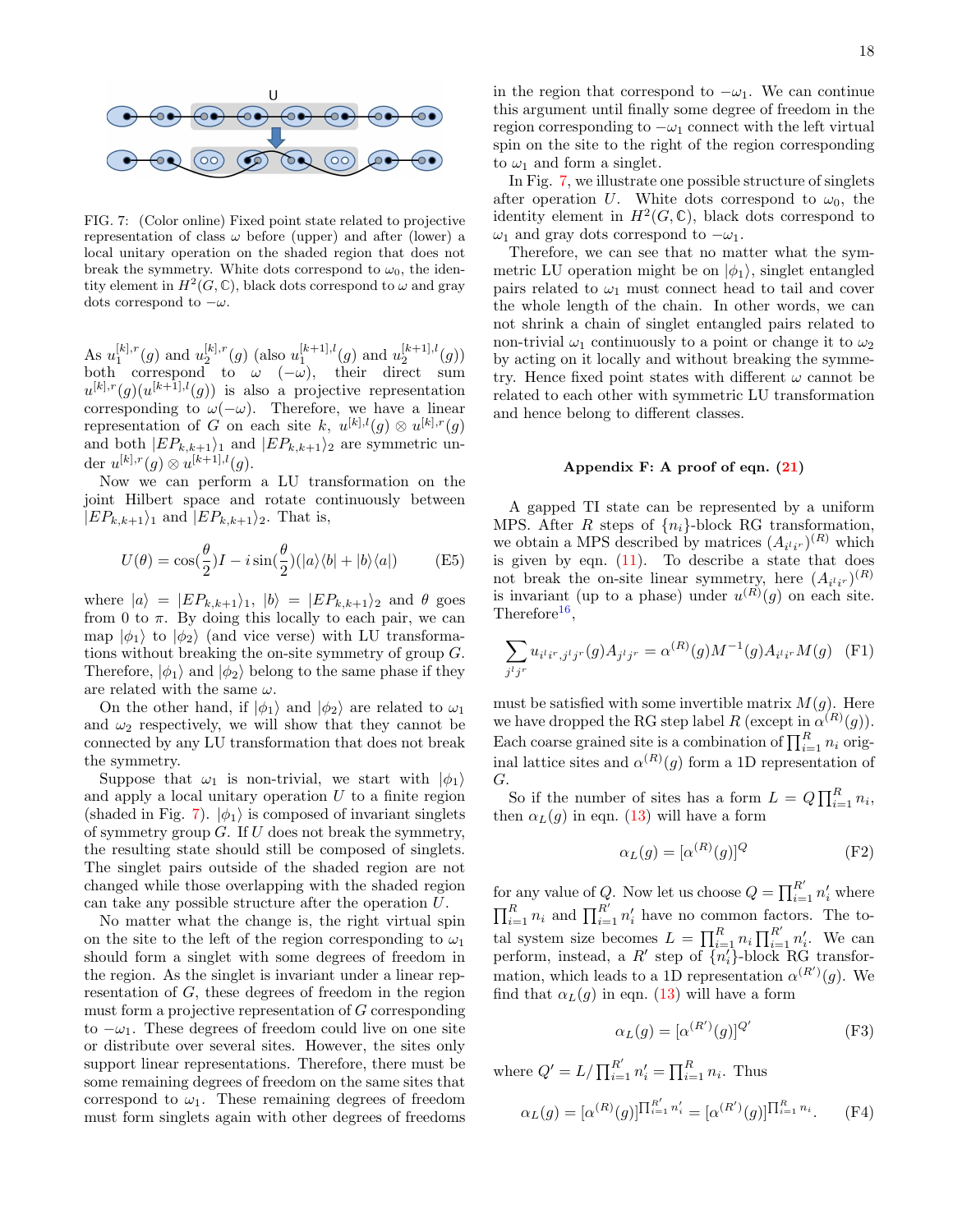Since  $\prod_{i=1}^R n_i$  and  $\prod_{i=1}^{R'} n'_i$  have no common factors, there must exist a 1D representation  $\alpha(g)$  of G, such that

$$
\alpha^{(R)}(g) = [\alpha(g)]^{\prod_{i=1}^{R} n_i}, \quad \alpha^{(R')}(g) = [\alpha(g)]^{\prod_{i=1}^{R'} n'_i}.
$$
\n(F5)

Now eqn. [\(F2\)](#page-17-2) becomes

$$
\alpha_L(g) = [\alpha(g)]^Q \prod_{i=1}^R n_i = [\alpha(g)]^L \tag{F6}
$$

which gives us eqn.  $(21)$ .

### <span id="page-18-0"></span>Appendix G: Equivalence between gapped TI b-phases and gapped TI phases

We have been using the quantum circuit formulation to study TI systems and classify b-phases. As the quantum circuit explicitly breaks translational symmetry, it is possible that each b-phase contains several different TI phases. (On the other hand, states in different b-phases must belong to different TI phases.) In this section, we will show that each b-phase actually corresponds to a single TI phase by establishing a TI LU transformation between states in the same b-phase. We will use the time evolution formulation of LU transformation [\(2\)](#page-2-2) and find a smooth path of gapped TI Hamiltonian whose adiabatic evolution connects two states within the same b-phase.

First, as an example, we consider the case of TI only and show that there is only one gapped TI phase. Each TI SRC MPS is described(up to local change of basis) by a double tensor E which has a non-degenerate largest eigenvalue 1. E can be written as

$$
\mathbb{E}_{\alpha\gamma,\beta\chi} = \mathbb{E}^0_{\alpha\gamma,\beta\chi} + \mathbb{E}'_{\alpha\gamma,\beta\chi} = \Lambda_{\alpha\gamma}\Lambda_{\beta\chi} + \mathbb{E}'_{\alpha\gamma,\beta\chi}
$$
 (G1)

where  $\Lambda$  is the eigenvector of eigenvalue 1 and  $E'$  is of eigenvalue less than 1. In the 'canonical form'<sup>[30](#page-20-9)</sup>,  $\Lambda_{\alpha\gamma}$  =  $\lambda_{\alpha}\delta_{\alpha\gamma}, \lambda_{\alpha} > 0$ . Obviously,  $\mathbb{E}^0$  is a valid double tensor and represents a state in fixed point form. We can smoothly change  $E$  to  $E^0$  by turning down the  $E'$  term to 0 from  $t=0$  to  $t=T$  as

<span id="page-18-1"></span>
$$
\mathbb{E}(t) = \mathbb{E}^0 + (1 - \frac{t}{T})\mathbb{E}'
$$
 (G2)

Every  $E(t)$  represents a TI SRC MPS state. To see this, note that if we recombine the indices  $\alpha\beta$  as row index and  $\gamma \chi$  as column index and denote the new matrix as  $\hat{\mathbb{E}}$ , then both  $\hat{\mathbb{E}}$  and  $\hat{\mathbb{E}}^0$  are positive semidefinite matrices. But then every  $\mathbb{E}(t)$  is also positive semidefinite, as for any vector  $|v\rangle$ 

$$
\langle v|\hat{\mathbb{E}}(t)|v\rangle = \langle v|\hat{\mathbb{E}}^0|v\rangle + (1 - \frac{t}{T})\langle v|\hat{\mathbb{E}}'|v\rangle = (1 - \frac{t}{T})\langle v|\hat{\mathbb{E}}|v\rangle + \frac{t}{T}\langle v|\hat{\mathbb{E}}^0|v\rangle > 0
$$

 $E(t)$  is hence a valid double tensor and the state represented can be determined by decomposing  $E(t)$  back into matrices  $A_i(t)$ . Such a decomposition is not unique but WLOG, we can fix the decomposition scheme, so that

 $A_i(t)$  vary continuously with time and reach the fixed point form at  $t = T$ (up to local change of basis). The state represented  $|\phi(t)\rangle$  hence also changes smoothly with t and has a finite correlation length as all eigenvalues of  $E(t)$  expect for 1 are diminishing with t. Therefore,  $E(t)$ represents a smooth path in TI SRC MPS that connects any state to a fixed point state(up to local change of basis).

How do we know that no phase transition happens along the path? This is because for every state  $|\phi(t)\rangle$ , we can find a parent Hamiltonian which changes smoothly with  $t$  and has the state as a unique gapped ground state.<sup>[47](#page-20-22)</sup> Following the construction in Ref. [29,](#page-20-8)[30,](#page-20-9) we choose a sufficiently large but finite  $l$  and set the parent Hamiltonian to be  $H(t) = -\sum_{k} h(t)_{k,k+l}$ , where  $h(t)_{k,k+l}$  is the projection onto the support space of the reduced density matrix on site k to  $k + l$  at time t. Note that this Hamiltonian is translation invariant. For large enough l,  $h(t)_{k,k+l}$  will always be  $D \times D$  dimensional. As the state changes continuously, its reduced density matrices of site  $k$  to  $k+l$  changes smoothly. Because the dimension of the space does not change,  $h(t)_{k,k+l}$  also changes smoothly with time. Moreover, it can be shown that  $H(t)$  is always gapped as the second largest eigenvalue of  $E(t)$  never approaches  $1^{29,30}$  $1^{29,30}$  $1^{29,30}$  $1^{29,30}$ . Therefore, by evolving the Hamiltonian adiabatically from  $t = 0$  to  $t = T$ , we obtain a local unitary transformation  $46$  connecting any state to the fixed point form, and in particular without breaking the translation symmetry.

Because any TI fixed point state can be disentangled into product state in a TI way, we find that all TI 1D gapped ground states are in the same phase, if no other symmetries are required.

If the system is TI and has on-site symmetry, we need to maintain the on-site symmetry while doing the smooth deformation. A TI SRC MPS which is symmetric under on-site symmetry of group  $G$  is described by matrices which satisfy

<span id="page-18-2"></span>
$$
\sum_{j} u_{ij}(g) A_j = \alpha(g) M^{-1}(g) A_i M(g) \tag{G3}
$$

for some invertible projective representation  $M(q)$ . The double tensor E hence satisfies

$$
\mathbb{E}_{\alpha\gamma,\beta\chi} = \sum_{\alpha'\beta'\gamma'\chi'} M_{\alpha\alpha'}^{-1} M_{\beta\beta'} (M^*)^{-1}_{\gamma\gamma'} M^*_{\chi\chi'} \mathbb{E}_{\alpha'\gamma',\beta'\chi'} \tag{G4}
$$

where the group element label  $g$  has been omitted. Being the non-degenerate one-dimensional eigenspace of  $\mathbb{E}, \mathbb{E}^{\tilde{0}}$ must be invariant under the same transformation, and so does  $E'$ . Therefore we have

$$
\begin{aligned} \mathbb{E}^0_{\alpha\gamma,\beta\chi} &= \sum_{\alpha'\beta'\gamma'\chi'} M_{\alpha\alpha'}^{-1} M_{\beta\beta'}(M^*)^{-1}_{\gamma\gamma'} M^*_{\chi\chi'} \mathbb{E}^0_{\alpha'\gamma',\beta'\chi'}\\ \mathbb{E}'_{\alpha\gamma,\beta\chi} &= \sum_{\alpha'\beta'\gamma'\chi'} M_{\alpha\alpha'}^{-1} M_{\beta\beta'}(M^*)^{-1}_{\gamma\gamma'} M^*_{\chi\chi'} \mathbb{E}'_{\alpha'\gamma',\beta'\chi'} \end{aligned}
$$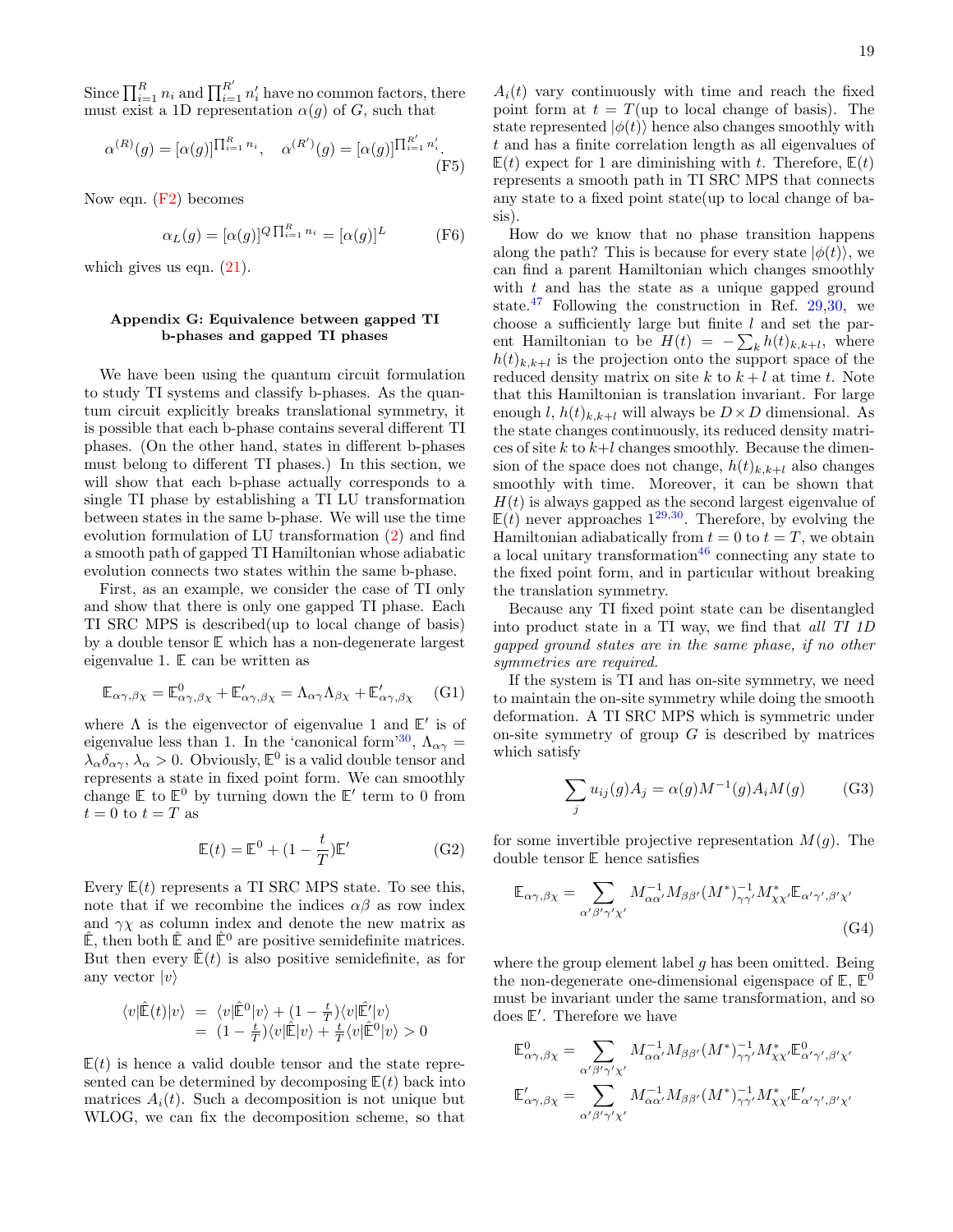Now we smoothly change the double tensor as in Eqn[.G2.](#page-18-1) Evidently, the symmetry condition Eqn[.G4](#page-18-2) is satisfied for all t.

Decompose  $E(t)$  back to matrices  $A_i(t)$  so that the represented state  $|\phi(t)\rangle$  changes smoothly with time. Denote the symmetry transformed double tensor as  $\mathbb{E}_{M(g)}$ . As  $\mathbb{E}_{M(q)}(t) = \mathbb{E}(t)$ , there must exist a unitary operator  $\tilde{u}(q)(t)$ , such that

$$
\sum_{j} \tilde{u}_{ij}(g)(t) A_j(t) = M^{-1}(g) A_i(t) M(g)
$$
 (G5)

where  $\tilde{u}(q)(t)$  is a linear representation of G. Redefine  $u(g)(t) = \tilde{u}(g)(t) \times \alpha(g)$ , then

$$
\sum_{j} u_{ij}(g)(t)A_j(t) = \alpha(g)M^{-1}(g)A_i(t)M(g) \qquad (G6)
$$

As  $A_i(t)$  is chosen to be continuous with time, from the above equation we can see that  $u(g)(t)$  is also continuous in time. On the other hand,  $u(g)(t)$  form a linear representation of G. For all the cases we are interested in, the linear representations of  $G$  are discrete. Therefore, as  $u(q)(t)$  evolves smoothly with time, it cannot change from one representation to another but only from one equivalent form to another which differ by a unitary conjugation. That is,  $u(g)(t) = V(t)u(g)V^{\dagger}(t)$ , with a continuous  $V(t)$ . We can incorporate  $V(t)$  into the matrices  $A_i(t)$  and define  $\tilde{A}_i(t) = \sum_j V_{ij}^{\dagger}(t) A_j(t)$ , so that  $\tilde{A}_i(t)$  is symmetric under  $u(g)$  for all t. In the following discussion, we will assume that such a redefinition is made and the symmetry operation of the system will always be  $u(g) \otimes ... \otimes u(g)$ . Therefore, the continuous evolution of  $E(t)$  from  $t = 0$  to  $t = T$  corresponds to a continuous evolution of short range correlated states  $|\phi(t)\rangle$  which is always symmetric under the same on-site symmetry  $u(q)$ , with the same phase factor  $(\alpha(q))^L$  and related to the same projective representation  $\omega$ .

Such a smooth path in symmetric state space corresponds to a smooth path in symmetric Hamiltonian space. Construct parent Hamiltonian as discussed previously. Because the state is symmetric under on-site  $u(g)$ , the support space on site k to  $k+l$  must then form a representation space for  $(\otimes u(g))^l$ . Therefore, it is easy to see that the parent Hamiltonian, being a summation of projections onto such spaces, is also symmetry under on-site  $u(q)$ . Moreover, the Hamiltonian remains gapped and TI. In this way, we have found a smooth path of symmetric, in particular TI, Hamiltonian whose adiabatic evolution connects any symmetric state labeled by  $\alpha(q)$  and  $\omega$  to the corresponding fixed point state(up to a local change of basis) and hence establishing the symmetric TI LU equivalence between them.

As we show in appendix  $E$  that fixed point states with the same  $\alpha(q)$  and  $\omega$  can be related by symmetric local unitary transformations to each other, we now complete the proof that for 1D spin systems with only translation and an on-site linear symmetry G, all gapped phases that do not break the two symmetries are classified by a pair  $(\omega, \alpha)$  where  $\omega \in H^2(G, \mathbb{C})$  label different types of projective representations of G and  $\alpha$  label different 1D representations of G.

Similarly, if the system has translation and parity symmetry, we can establish the equivalence between states labeled by the same  $\alpha(P)$  and  $\beta(P)$  in a translational invariant way (see the discussion below [\(23\)](#page-10-0)). The procedure is totally analogous to the on-site symmetry case, with the only difference that the symmetry condition for the matrices and double tensors become

$$
\sum_{j} u_{ij} A_j^T = \pm M^{-1} A_i M
$$
  

$$
\mathbb{E}_{\beta \chi,\alpha\gamma} = \sum_{\alpha'\beta'\gamma'\chi'} M_{\alpha\alpha'}^{-1} M_{\beta\beta'} (M^*)^{-1}_{\gamma\gamma'} M^*_{\chi\chi'} \mathbb{E}_{\alpha'\gamma',\beta'\chi'}
$$

We find that *for 1D spin systems with only translation* and parity symmetry, there are four gapped phases that do not break the two symmetries.

- <span id="page-19-0"></span> $<sup>1</sup>$  L. D. Landau, Phys. Z. Sowjetunion 11, 26 (1937).</sup>
- <span id="page-19-1"></span><sup>2</sup> L. D. Landau and E. M. Lifschitz, Statistical Physics - Course of Theoretical Physics Vol 5 (Pergamon, London, 1958).
- <span id="page-19-2"></span><sup>3</sup> D. C. Tsui, H. L. Stormer, and A. C. Gossard, Phys. Rev. Lett. 48, 1559 (1982).
- <span id="page-19-3"></span> $4$  R. B. Laughlin, Phys. Rev. Lett. **50**, 1395 (1983).
- <span id="page-19-4"></span> $^{5}$  X.-G. Wen, Advances in Physics 44, 405 (1995).<br> $^{6}$  X. C. Wen, Phys. Boy, B.65, 165113 (2002).
- <span id="page-19-5"></span><sup>6</sup> X.-G. Wen, Phys. Rev. B **65**, 165113 (2002).
- <span id="page-19-6"></span><sup>7</sup> M. Levin and X.-G. Wen, Phys. Rev. B **71**, 045110 (2005).<br><sup>8</sup> X Chen Z.-C. Gu and X.-G. Wen (2010).
- <span id="page-19-7"></span><sup>8</sup> X. Chen, Z.-C. Gu, and X.-G. Wen (2010), arXiv:1004.3835.
- <span id="page-19-8"></span><sup>9</sup> S.-P. Kou, M. Levin, and X.-G. Wen, Phys. Rev. B 78, 155134 (2008), arXiv:0803.2300.
- <span id="page-19-9"></span> $10$  Z.-C. Gu and X.-G. Wen, Phys. Rev. B 80, 155131, (2009), arXiv:0903.1069.
- <span id="page-19-10"></span> $^{11}\,$  A. Kitaev (2009), arXiv:0901.2686.
- <span id="page-19-11"></span><sup>12</sup> S. Ryu, A. Schnyder, A. Furusaki, and A. Ludwig, (2009),

arXiv:0912.2157.

- <span id="page-19-12"></span><sup>13</sup> L. Fidkowski and A. Kitaev, Phys. Rev. B 81, 134509 (2010)
- <span id="page-19-13"></span> $14$  T. Hirano, H. Katsura, and Y. Hatsugai, Phys. Rev. B 77, 094431 (2008).
- <span id="page-19-14"></span><sup>15</sup> F. Pollmann, E. Berg, A. M. Turner and M. Oshikawa, Phys. Rev. B 81, 064439 (2010).
- <span id="page-19-20"></span><sup>16</sup> D. Perez-Garcia, M. M. Wolf, M. Sanz, F. Verstraete and J. I. Cirac, Phys. Rev. Lett. 100, 167202 (2008).
- <span id="page-19-15"></span><sup>17</sup> F. Verstraete, J. I. Cirac, J. I. Latorre, E. Rico, and M. M. Wolf, Phys. Rev. Lett. 94, 140601 (2005).
- <span id="page-19-16"></span><sup>18</sup> E. Berg, E. G. D. Torre, T. Giamarchi, and E. Altman, Phys. Rev. B 77, 245119 (2008).
- <span id="page-19-19"></span><sup>19</sup> Z.-C. Gu and X.-G. Wen, Phys. Rev. B 80, 155131 (2009), arXiv:0903.1069.
- <span id="page-19-17"></span><sup>20</sup> F. Pollmann, E. Berg, A. M. Turner, and M. Oshikawa (2009), arXiv:0909.4059.
- <span id="page-19-18"></span> $21$  F. D. M. Haldane, Physics Letters A 93, 464 (1983).